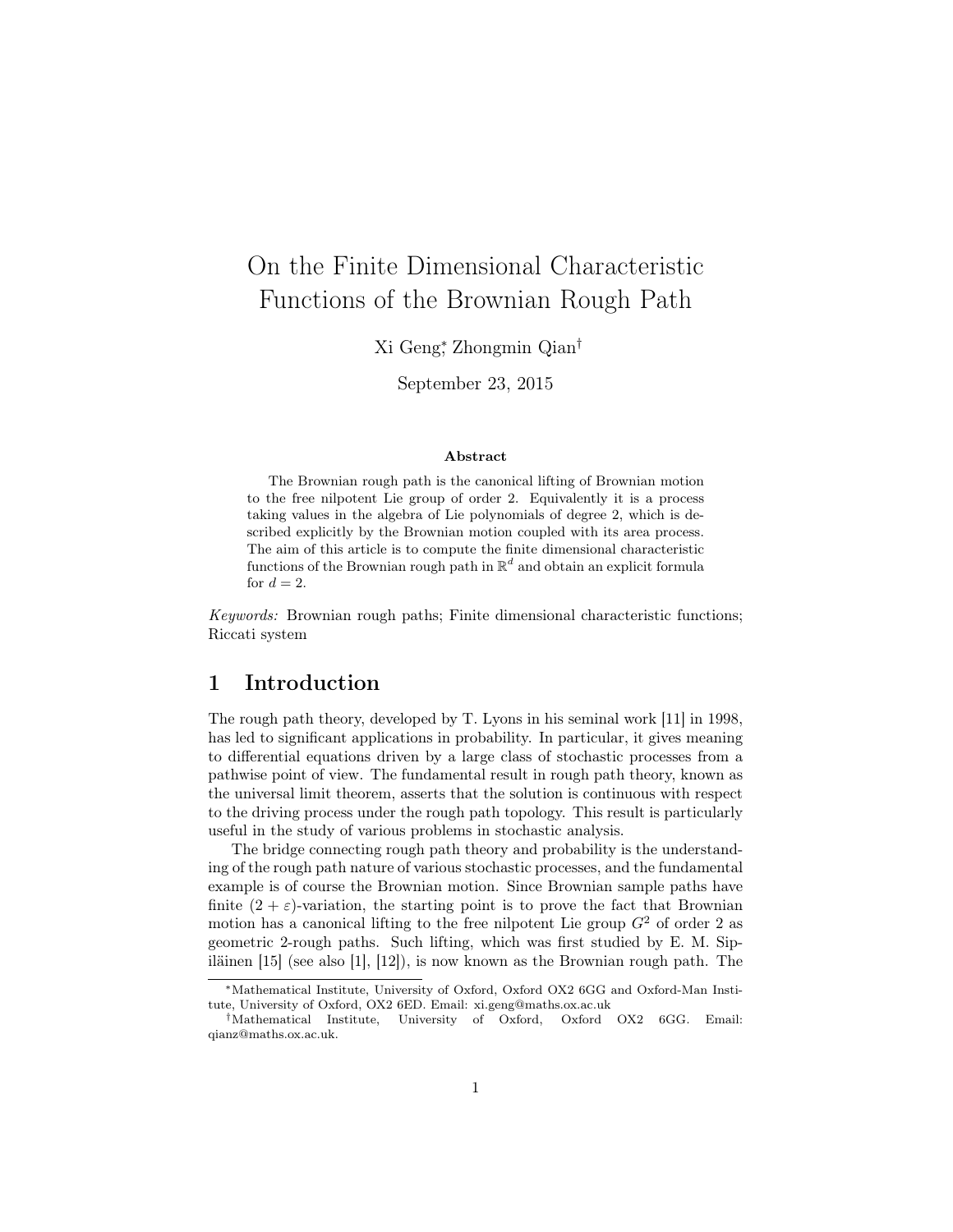existence of the Brownian rough path enables us to establish a pathwise theory of SDEs driven by Brownian motion as a direct consequence of rough path theory.

A equivalent way of looking at the Brownian rough path is through its pullback to the Lie algebra  $\mathfrak{g}^2$  of  $G^2$  by the exponential diffeomorphism, which takes a simpler and more familiar form. More precisely, the Brownian rough path in  $\mathfrak{g}^2$  is just the original Brownian motion coupled with its area process.

Lévy's stochastic area process

$$
L_t = \frac{1}{2} \int_0^t W_s^1 dW_s^2 - W_s^2 dW_s^1
$$

associated with a two dimensional Brownian motion  $W = \{(W_t^1, W_t^2) : t \geq 0\}$ was first introduced by P. Lévy [10] in 1940. By using stochastic Fourier expansions, Lévy derived the conditional characteristic function of  $L_t$  with respect to  $W_t$  for fixed  $t > 0$  as

$$
\mathbb{E}[\exp(i\lambda L_t)|W_t = x] = \frac{t\lambda}{2\sinh(t\lambda/2)} \exp\left(\frac{|x|^2}{2t}\left(1 - \frac{t\lambda}{2}\coth\frac{t\lambda}{2}\right)\right).
$$

It follows that the characteristic function of  $L_t$  is given by

$$
\mathbb{E}[\exp(i\lambda L_t)] = \frac{1}{\cosh(\lambda t/2)},\tag{1.1}
$$

and the joint characteristic function of the coupled process  $\{(W_t, L_t): t \geq 0\}$ can be computed explicitly. The formula (1.1) is usually known as Lévy's area formula. After Lévy's original work, this formula has been derived by using different methods, see for instance [2], [4], [5] and [9].

The aim of the present article is to compute the finite dimensional characteristic functions (i.e. sampling any finite collection of times) of the Brownian rough path as a process in  $\mathfrak{g}^2$  by further exploiting the idea of using Girsanov's transformation by K. Helmes and A. Schwane [4] for the one dimensional case. It turns out that the problem reduces to the solution of a recursive system of symmetric matrix Riccati equations and a system of independent first order linear matrix ODEs. In particular, we obtain an explicit formula for the planar Brownian rough path, extending the classical result (1.1) of Lévy for the one dimensional case. We expect that the higher dimensional case can also be solved explicitly by applying a standard matrix transformation so that it reduces to the two dimensional case. However, for technical simplicity we are not going to pursue this generality. From classical probability theory, the finite dimensional characteristic functions determine the law of the Brownian rough path according to Kolmogorov's extension theorem.

It should be pointed out that although the Brownian rough path is a Markov process, it is hard to study the finite dimensional case directly from the one dimensional result and the Markov property. This is because an explicit formula for the transition probability density is not available.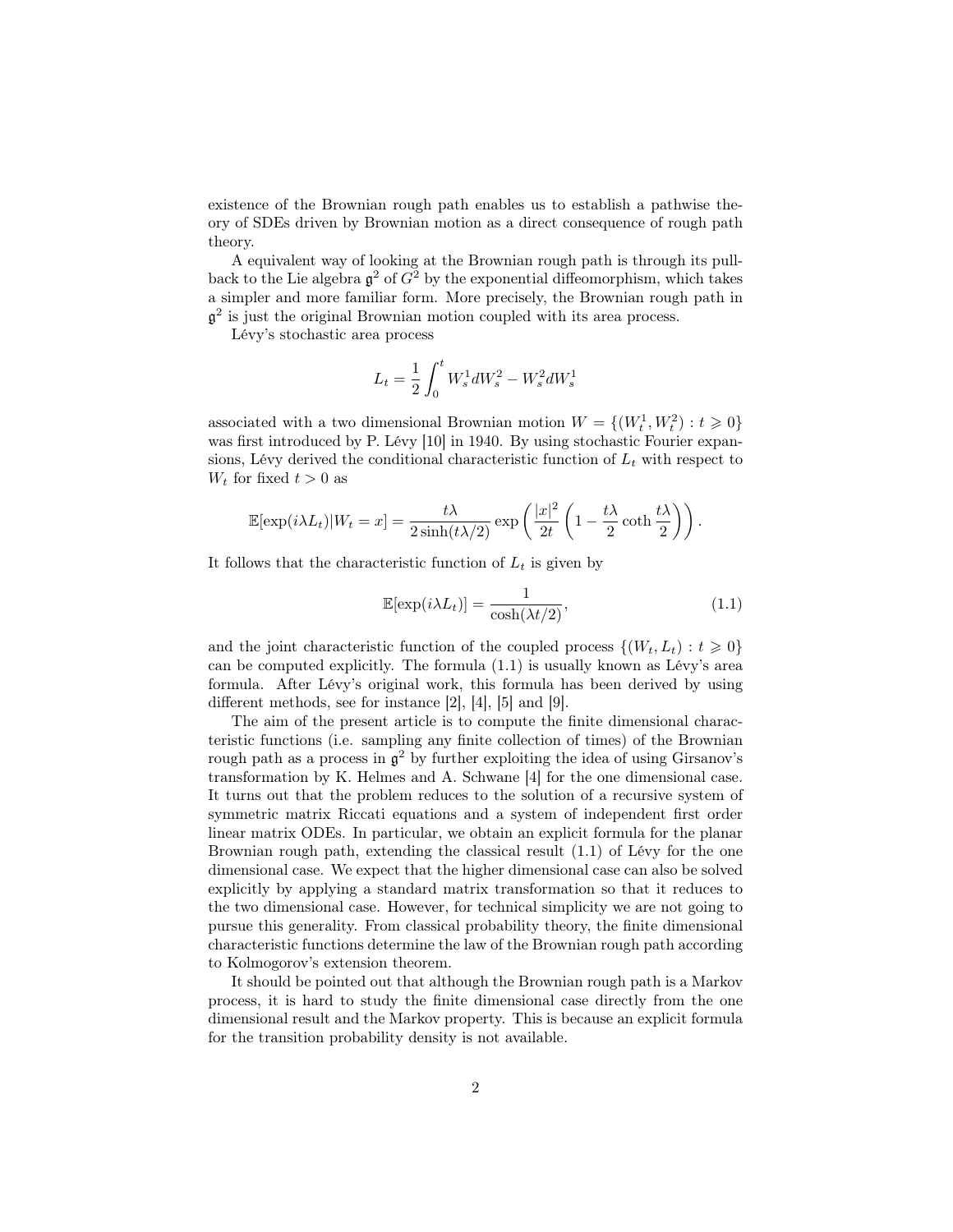Before stating our main result in precise, it worths mentioning that the characteristic function for general quadratic Wiener functions has been intensively studied by the Japanese school from a functional analytic point of view. In particular, T. Hida [5] related the problem to the computation of a regularized Fredholm determinant

$$
(\det_2(I - 2i\lambda B))^{-1/2},
$$

where  $B$  is certain symmetric Hilbert-Schmidt operator associated with the quadratic Wiener functional. Along this approach, a large amount of works have been done to investigate the operator B and the regularized Fredholm determinant. See for instance [3], [6] and [7]. However, we are not going to adopt this general approach.

# 2 Main Results

In this section we present the main results of the present article.

Let  $T^2(\mathbb{R}^d) = \mathbb{R} \oplus \mathbb{R}^d \oplus (\mathbb{R}^d)^{\otimes 2}$ , and let  $G^2(\mathbb{R}^d) \subset T^2(\mathbb{R}^d)$  be the free nilpotent Lie group of order 2 defined by

$$
G^{2}(\mathbb{R}^{d}) = \left\{ 1 + \sum_{j=1}^{d} x^{j} e_{j} + \sum_{j,k=1}^{d} x^{jk} e_{j} \otimes e_{k} : x^{j} x^{k} = x^{jk} + x^{kj} \text{ for all } j,k \right\},\
$$

where  $\{e_1, \dots, e_d\}$  is the canonical basis of  $\mathbb{R}^d$ . The Lie algebra of  $G^2(\mathbb{R}^d)$  is denoted by  $\mathfrak{g}^2(\mathbb{R}^d)$ . Equivalently,  $\mathfrak{g}^2(\mathbb{R}^d)$  is the free nilpotent Lie algebra of order 2 defined by

$$
\mathfrak{g}^2(\mathbb{R}^d) = \mathbb{R}^d \bigoplus [\mathbb{R}^d, \mathbb{R}^d] \subset T^2(\mathbb{R}^d),
$$

where  $[a, b] = a \otimes b - b \otimes a$  for  $a, b \in T^2(\mathbb{R}^d)$ . In particular,  $\mathfrak{g}^2(\mathbb{R}^d)$  is a  $(d^2 + d)/2$ dimensional Lie algebra with basis  $\{e_j,[e_k,e_l]: 1 \leq j \leq d, 1 \leq k < l \leq d\}.$ 

Suppose that  $\{W_t: t \geq 0\}$  is a d-dimensional Brownian motion  $(d \geq 2)$ . It is a well-known result (see for instance [1], [12]) that  $W_t$  has a canonical lifting to a process  $W_t$  on the group  $G^2(\mathbb{R}^2)$  starting at the unit. This process is known as the Brownian rough path. The existence of such canonical lifting is the fundamental starting point to develop the pathwise stochastic calculus for Brownian motion in the framework of rough path theory.

On the other hand, since the exponential map  $\exp : \mathfrak{g}^2(\mathbb{R}^d) \to G^2(\mathbb{R}^d)$ is a diffeomorphism, it is equivalent to regard the Brownian rough path as a process  $\mathbf{w}_t = \log \mathbf{W}_t$  in the Lie algebra  $\mathfrak{g}^2(\mathbb{R}^d)$  starting at the origin. Here the exponential and logarithm are defined in terms of formal Taylor expansions in  $T^2(\mathbb{R}^d)$ . By direct calculation it is easy to see that

$$
\mathbf{w}_{t} = \sum_{j=1}^{d} W_{t}^{j} e_{j} + \frac{1}{2} \sum_{1 \leq j < k \leq d} \left( \int_{0}^{t} W_{s}^{j} dW_{s}^{k} - W_{s}^{k} dW_{s}^{j} \right) [e_{j}, e_{k}].
$$

The second term is just the area process, which we denote by  $L_t^{jk}$ .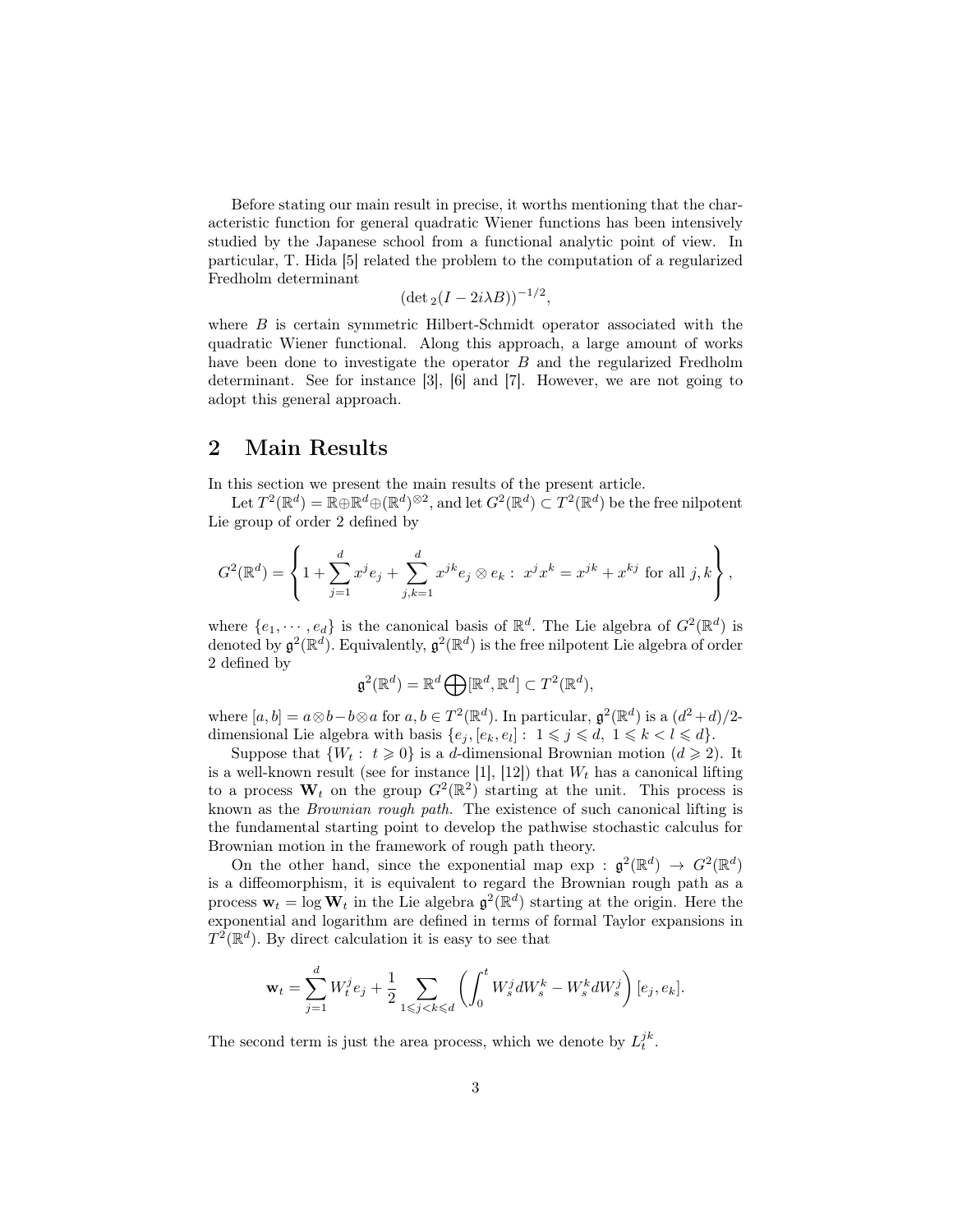Our aim is to compute the finite dimensional characteristic functions of  $\mathbf{w}_t$ as a  $(d^2 + d)/2$ -dimensional stochastic process in  $\mathfrak{g}^2(\mathbb{R}^d)$ . More precisely, we want to compute the expectation

$$
\mathbb{E}\left[\exp\left(\sum_{l=1}^n i\langle \gamma_l, W_{t_l}\rangle + \sum_{l=1}^n \sum_{1\leqslant j < k \leqslant d} i\Gamma_l^{jk} L_{t_l}^{jk}\right)\right],\tag{2.1}
$$

where  $n \geq 1, 0 < t_1 < \cdots < t_n$  and  $\gamma_l \in \mathbb{R}^d, \Gamma_l^{jk} \in \mathbb{R}$  for  $1 \leq l \leq n$ ,  $1 \leq j \leq k \leq d$ . From classical probability theory, this collection of expectations determines the finite dimensional distributions of the process  $\mathbf{w}_t$ , and hence determines the law of  $w_t$  according to Kolmogorov's extension theorem.

We are going to formulate (2.1) in a slightly different but equivalent way which is more convenient for us.

Given a  $d \times d$  matrix A over R, define the generalized Lévy's area process  $L^A$  with respect to A by

$$
L_t^A = \int_0^t \langle AW_s, dW_s \rangle, \ t \geqslant 0.
$$

The characteristic function of the coupled random vector  $(W_t, L_t^A)$  for fixed  $t > 0$  was first computed in [4].

Now fix  $0 < t_1 < \cdots < t_n$  and  $d \times d$  matrices  $A_1, \cdots, A_n$  over  $\mathbb{R}^d$ . We are going to compute the function

$$
F(\gamma_1, \cdots, \gamma_n; \Lambda_1, \cdots, \Lambda_n) = \mathbb{E}\left[\exp\left(\sum_{l=1}^n i\langle \gamma_l, W_{t_l}\rangle + \sum_{l=1}^n i\Lambda_l L_{t_l}^{A_l}\right)\right], \quad (2.2)
$$

where  $\gamma_l \in \mathbb{R}^d, \Lambda_l \in \mathbb{R}$   $(1 \leq l \leq n)$ . It is straight forward to see that  $(2.2)$  is equivalent to (2.1) by setting  $\Lambda_l = 1$  and  $A_l$  to be the skew-symmetric matrix defined by  $(A_l)_{jk} = -\Gamma_l^{jk}$  for  $1 \leq j \leq k \leq d$ .

Our first main result is the following.  $A^*$  denotes the transpose of a matrix A, and Tr(A) denotes its trace. Note that we do not require  $A_1, \dots, A_n$  to be skew-symmetric matrices.

**Theorem 2.1.** The function  $F(\gamma_1, \dots, \gamma_n; \Lambda_1, \dots, \Lambda_n)$  is given by the following formula:

$$
F(\gamma_1, \dots, \gamma_n; \Lambda_1, \dots, \Lambda_n) = \prod_{l=1}^n \exp\left(\frac{1}{2} \int_0^{t_l} \text{Tr}(K_{i\Lambda_l, \dots, i\Lambda_n}(s)) ds - \frac{1}{2} \int_{t_{l-1}}^{t_l} \left| H_{i\Lambda_l, \dots, i\Lambda_n}^{*-1}(s) H_{i\Lambda_l, \dots, i\Lambda_n}^{*}(t_l) \mu_l \right|^2 \right)
$$

Here  $\{K_{i\Lambda_l,\dots,i\Lambda_n}(t): t\in [0,t_l], 1\leqslant l\leqslant n\}$  is defined to be the solution to the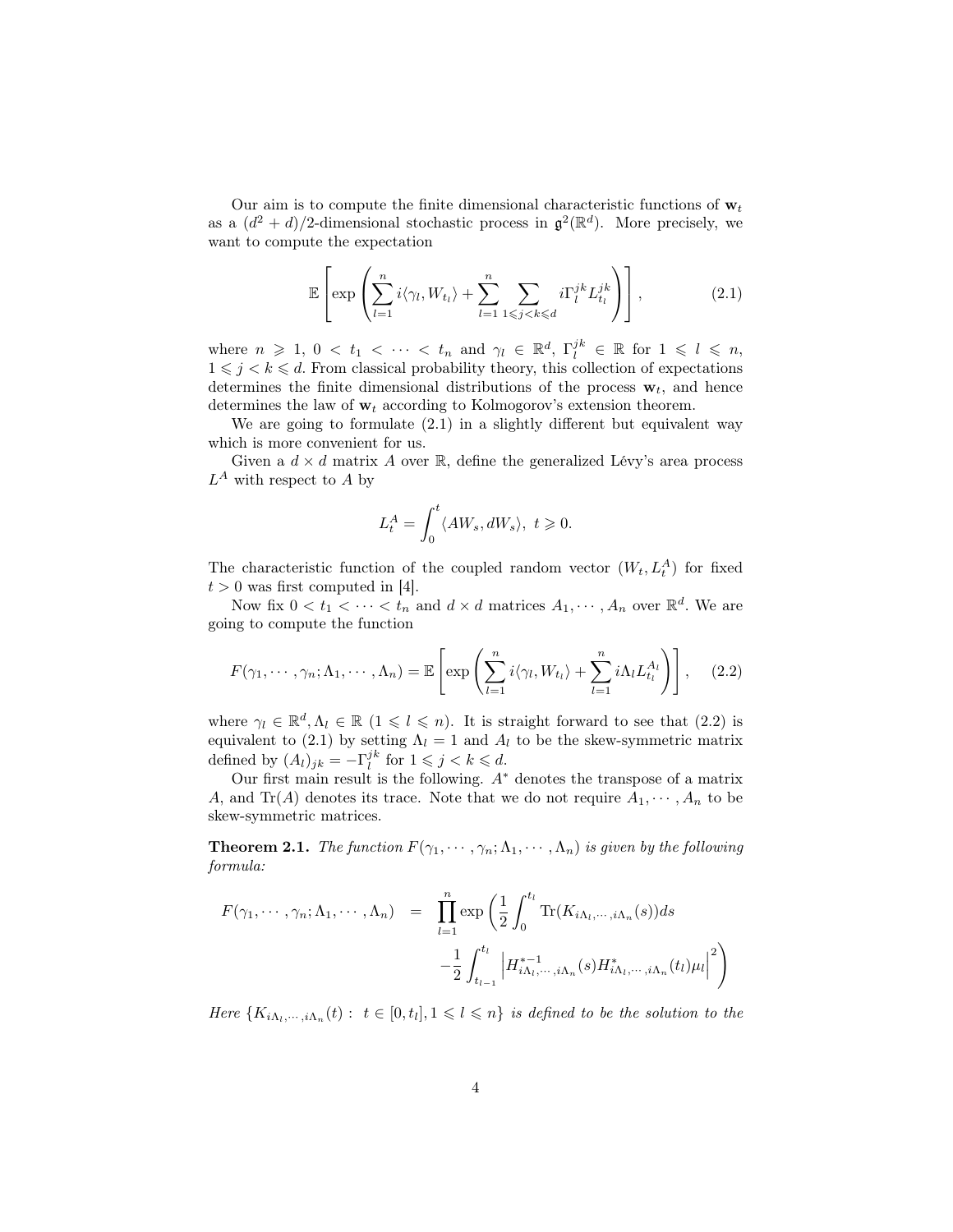recursive system of n symmetric matrix Riccati equations (from  $l = n$  to  $l = 1$ ):

$$
\frac{d}{dt}K_{i\Lambda_{l},\cdots,i\Lambda_{n}}(t) = C_{i\Lambda_{l},\cdots,i\Lambda_{n}}(t) - K_{i\Lambda_{l},\cdots,i\Lambda_{n}}(t) \left(\sum_{r=l+1}^{n} K_{i\Lambda_{r},\cdots,i\Lambda_{n}}(t) + \sum_{r=l}^{n} (i\Lambda_{r}A_{r})\right) - \left(\sum_{r=l+1}^{n} K_{i\Lambda_{r},\cdots,i\Lambda_{n}}(t) + \sum_{r=l}^{n} (i\Lambda_{r}A_{r}^{*})\right) K_{i\Lambda_{l},\cdots,i\Lambda_{n}}(t) - K_{i\Lambda_{l},\cdots,i\Lambda_{n}}^{2}(t), \ t \in [0,t_{l}],
$$

with  $K_{i\Lambda_l,\dots,i\Lambda_n}(t_l)=0$ , where

$$
C_{i\Lambda_l,\dots,i\Lambda_n}(t) = \Lambda_l^2 A_l^* A_l - i\Lambda_l \left( \left( \sum_{r=l+1}^n K_{i\Lambda_r,\dots,i\Lambda_n}(t) + \sum_{r=l+1}^n (i\Lambda_r A_r^*) \right) A_l + A_l^* \left( \sum_{r=l+1}^n K_{i\Lambda_r,\dots,i\Lambda_n}(t) + \sum_{r=l+1}^n (i\Lambda_r A_r) \right) \right), \ t \in [0, t_l].
$$

Moreover,  $\{H_{i\Lambda_l,\dots,i\Lambda_n}(t):t\in[0,t_l],1\leqslant l\leqslant n\}$  is the solution to the system of n independent linear matrix ODEs:

$$
\frac{d}{dt}H_{i\Lambda_l,\dots,i\Lambda_n}(t) = \left(\sum_{r=l}^n K_{i\Lambda_r,\dots,i\Lambda_n}(t) + \sum_{r=l}^n (i\Lambda_r A_r)\right) H_{i\Lambda_l,\dots,i\Lambda_n}(t), t \in [0, t_l],
$$

with  $H_{i\Lambda_l,\dots,i\Lambda_n}(0) = \text{Id}$  for  $l = 1,\dots, n$ . Finally  $\{\mu_l : 1 \leq l \leq n\}$  is defined recursively by  $\mu_n = \gamma_n$ ,

$$
\mu_l = \gamma_l + H^{*-1}_{i\Lambda_{l+1},\cdots,i\Lambda_n}(t_l) H^*_{i\Lambda_{l+1},\cdots,i\Lambda_n}(t_{l+1})\mu_{l+1}, \ l = n-1,\cdots,1.
$$

Remark 2.1. From the general theory of matrix Riccati equations (see for instance [8], [13], [14]), the Riccati system in Theorem 2.1 has a unique solution. Moreover, although each  $\Lambda_l$  can be absorbed into the matrix  $A_l$ , we keep  $\Lambda_l$  in the function F for technical purpose as we first consider the case when  $\Lambda_l$  are small and then apply a standard extension argument in complex analysis.

Our second main result is to solve the differential equations in Theorem 2.1 explicitly in the two dimensional case.

Let  $\{W_t: t \geq 0\}$  be a two dimensional Brownian motion, and recall that

$$
L_t = \int_0^t W_s^1 dW_s^2 - W_s^2 dW_s^1, \ t \geq 0,
$$

is the associated Lévy's area process. Define  $\mathbf{w}_t = (W_t, L_t/2)$  to be the corresponding  $\mathfrak{g}^2(\mathbb{R}^2)$ -valued process ( $\mathbf{w}_t$  is also known as the Brownian motion on the Heisenberg group). Then the finite dimensional characteristic functions of  $w_t$  is explicitly given by the following result.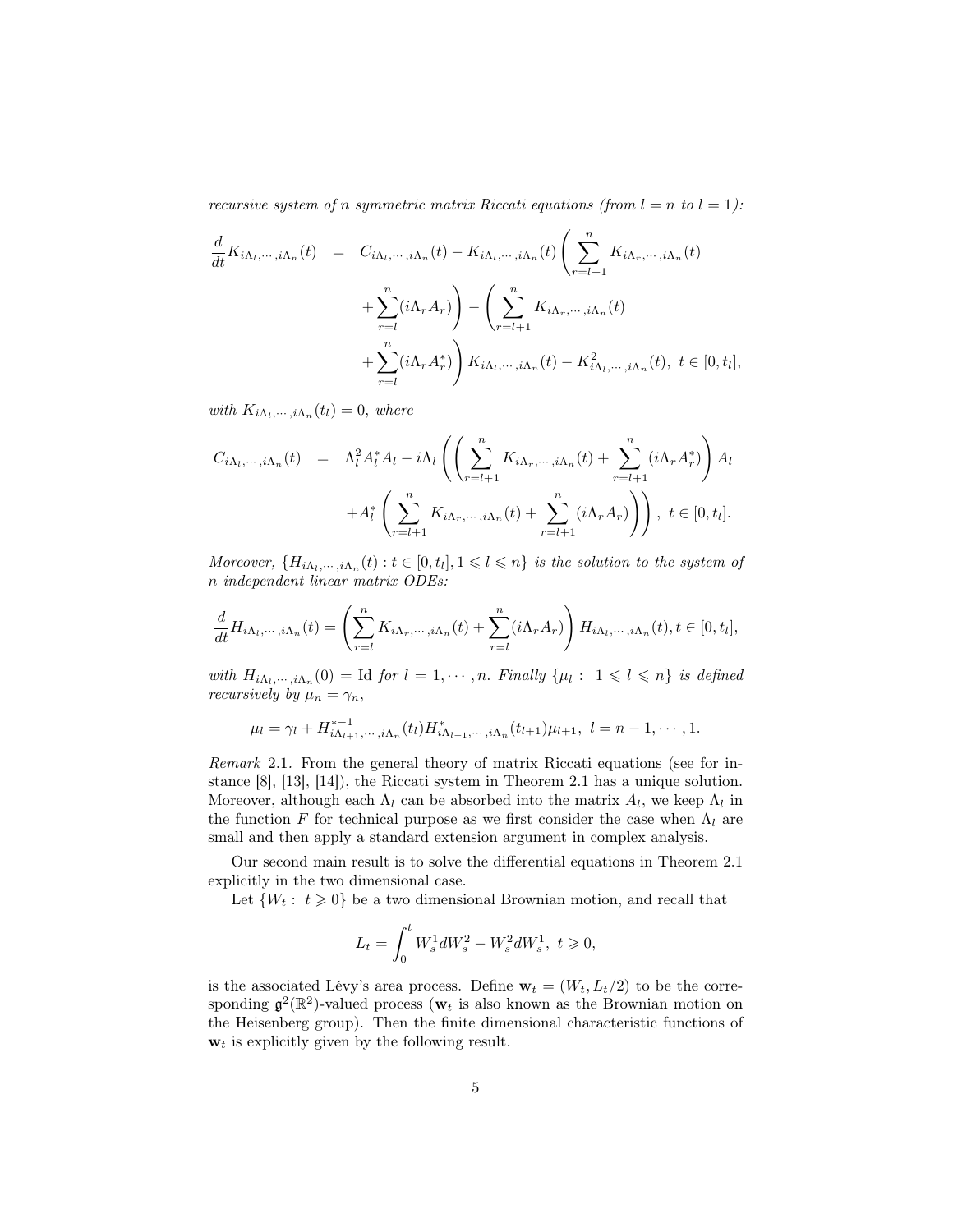**Theorem 2.2.** Given  $n \geq 1$  and  $t_1 < \cdots < t_n$ , let  $G(\gamma_1, \cdots, \gamma_n; \Lambda_1, \cdots, \Lambda_n)$ be the function defined by

$$
G(\gamma_1,\dots,\gamma_n;\Lambda_1,\dots,\Lambda_n)=\mathbb{E}\left[\exp\left(\sum_{l=1}^n i\langle \gamma_l,W_{t_l}\rangle+\sum_{l=1}^n i\Lambda_l L_{t_l}\right)\right]
$$

for  $\gamma_l \in \mathbb{R}^2, \Lambda_l \in \mathbb{R}$   $(1 \leq l \leq n)$ . Then we have

$$
G(\gamma_1, \dots, \gamma_n; \Lambda_1, \dots, \Lambda_n) = \prod_{l=1}^n \left( \frac{c_l}{c_l \cosh(c_l(t_{l-1} - t_l)) + s_l \sinh(c_l(t_{l-1} - t_l))} \cdot \exp\left( -\frac{1}{2} \int_{t_{l-1}}^{t_l} |H_l^{*-1}(s) H_l^{*}(t_l) \mu_l|^2 ds \right) \right).
$$

Here  $c_l = \sum_{r=l}^n \Lambda_r$   $(1 \leq l \leq n)$ .  $\{s_l : 1 \leq l \leq n\}$  is defined recursively by  $s_n = 0,$ 

$$
s_{l-1} = c_l \frac{c_l \sinh(c_l(t_{l-1} - t_l)) + s_l \cosh(c_l(t_{l-1} - t_l))}{c_l \cosh(c_l(t_{l-1} - t_l)) + s_l(t_l) \sinh(c_l(t_{l-1} - t_l))}, l = n, \cdots, 2.
$$

 ${H_l(t): t \in [0, t_l], 1 \leq l \leq n}$  is defined by

$$
H_l(t) = \exp\left(\begin{pmatrix} a_l(t) & -ic_l t \\ ic_l t & a_l(t) \end{pmatrix}\right), t \in [0, t_l],
$$

with  $a_l(t)$  given by

$$
a_l(t) = \ln\left(\frac{c_l\cosh(c_l(t-t_l)) + s_l\sinh(c_l(t-t_l))}{c_l\cosh(c_l(t_l) - s_l\sinh(c_l(t_l))}\right), \ t \in [0, t_l].
$$

Finally  $\{\mu_l : 1 \leq l \leq n\}$  is defined in the same way as in Theorem 2.1 in terms of  $\{\gamma_l, H_l\}.$ 

# 3 Proof of Theorem 2.1

In this section, we develop the proof of Theorem 2.1. The main idea is to apply change of measures and Girsanov's theorem recursively.

We always fix  $n \geq 1$ ,  $0 < t_1 < \cdots < t_n$ , and  $A_1, \cdots, A_n \in \text{Mat}(d; \mathbb{R})$ .

We first consider the real case (the moment generating function) and then apply a standard complexification argument. Recall that  $L_t^A$  is the generalized Lévy's area process associated with a matrix  $A$ . The following integrability result is a basic feature of quadratic Wiener functionals.

**Lemma 3.1.** There exists  $c > 0$ , such that

$$
\sup \left\{ \mathbb{E} \left[ \exp \left( \sum_{l=1}^n \lambda_l L_{t_l}^{A_l} \right) \right] : \ \lambda_l \in (-c, c), 1 \leqslant l \leqslant n \right\} < \infty.
$$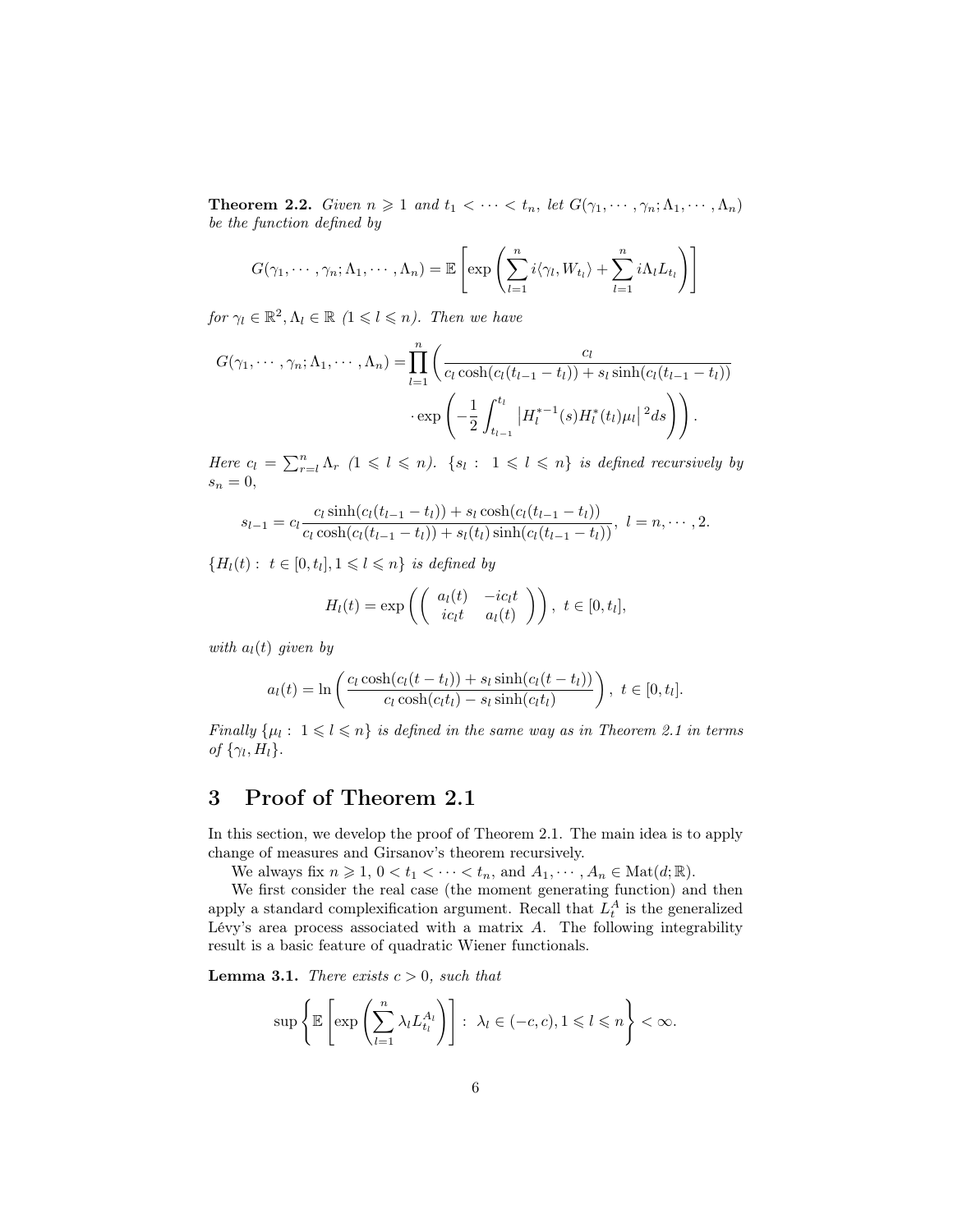*Proof.* We only need to consider the case when  $n = 1$ . By Cauchy-Schwarz's inequality, we have

$$
\mathbb{E}\left[\exp\left(\lambda L_t^A\right)\right] = \mathbb{E}\left[\exp\left(\lambda \int_0^t \langle AW_s, dW_s \rangle\right)\right]
$$
  
\$\leqslant \mathbb{E}^{1/2}\left[\exp\left(2\lambda \int\_0^t \langle AW\_s, dW\_s \rangle - \frac{(2\lambda)^2}{2} \int\_0^t |AW\_s|^2 ds\right)\right]\$.  

$$
\mathbb{E}^{1/2}\left[\exp\left(2\lambda^2 \int_0^t |AW_s|^2 ds\right)\right].
$$

From Novikov's condition, it suffices to show that

$$
\mathbb{E}\left[\exp\left(\lambda^2 \int_0^t |AW_s|^2 ds\right)\right] < \infty
$$

when  $\lambda$  is small. By Jensen's inequality, it remains to see that

$$
\sup_{s\in[0,t]}\mathbb{E}\left[\exp\left(\lambda^2|AW_s|^2\right)\right]<\infty
$$

 $\Box$ 

when  $\lambda$  is small, which is an obvious fact from direct computation.

Now define

$$
h(\lambda_1,\dots,\lambda_n)=\mathbb{E}\left[\exp\left(\sum_{l=1}^n\lambda_lL_{t_l}^{A_l}\right)\right],\ \lambda_1,\dots,\lambda_n\in(-c,c),
$$

where c is defined in Lemma 3.1. The following result gives a formula for  $h$ .

**Proposition 3.1.** The function  $h(\lambda_1, \dots, \lambda_n)$  is given by

$$
h(\lambda_1,\dots,\lambda_n)=\prod_{l=1}^n\exp\left(\frac{1}{2}\int_0^{t_l}\mathrm{Tr}(K_{\lambda_l,\dots,\lambda_n}(s))ds\right),
$$

where  $K_{\lambda_l,\dots,\lambda_n}$  is defined as the solution to the Riccati system in Theorem 2.1 with the replacement  $\lambda_l = i\Lambda_l \ (1 \leq l \leq n)$ .

Proof. The proof is based on applying Girsanov's theorem recursively.

Starting from the interval  $[0, t_n]$ , by changing the original probability measure  $P$ , we have

$$
h(\lambda_1, \dots, \lambda_n) = \mathbb{E}\left[\exp\left(\sum_{l=1}^{n-1} \lambda_l \int_0^{t_l} \langle A_l W_s, dW_s \rangle + \lambda_n \int_0^{t_n} \langle A_n W_s, dW_s \rangle \right) -\frac{\lambda_n^2}{2} \int_0^{t_n} |A_n W_s|^2 ds + \frac{\lambda_n^2}{2} \int_0^{t_n} |A_n W_s|^2 ds\right)\right]
$$
  

$$
= \mathbb{E}_n\left[\exp\left(\sum_{l=1}^{n-1} \lambda_l \int_0^{t_l} \langle A_l W_s, dW_s \rangle + \frac{\lambda_n^2}{2} \int_0^{t_n} |A_n W_s|^2 ds\right)\right],
$$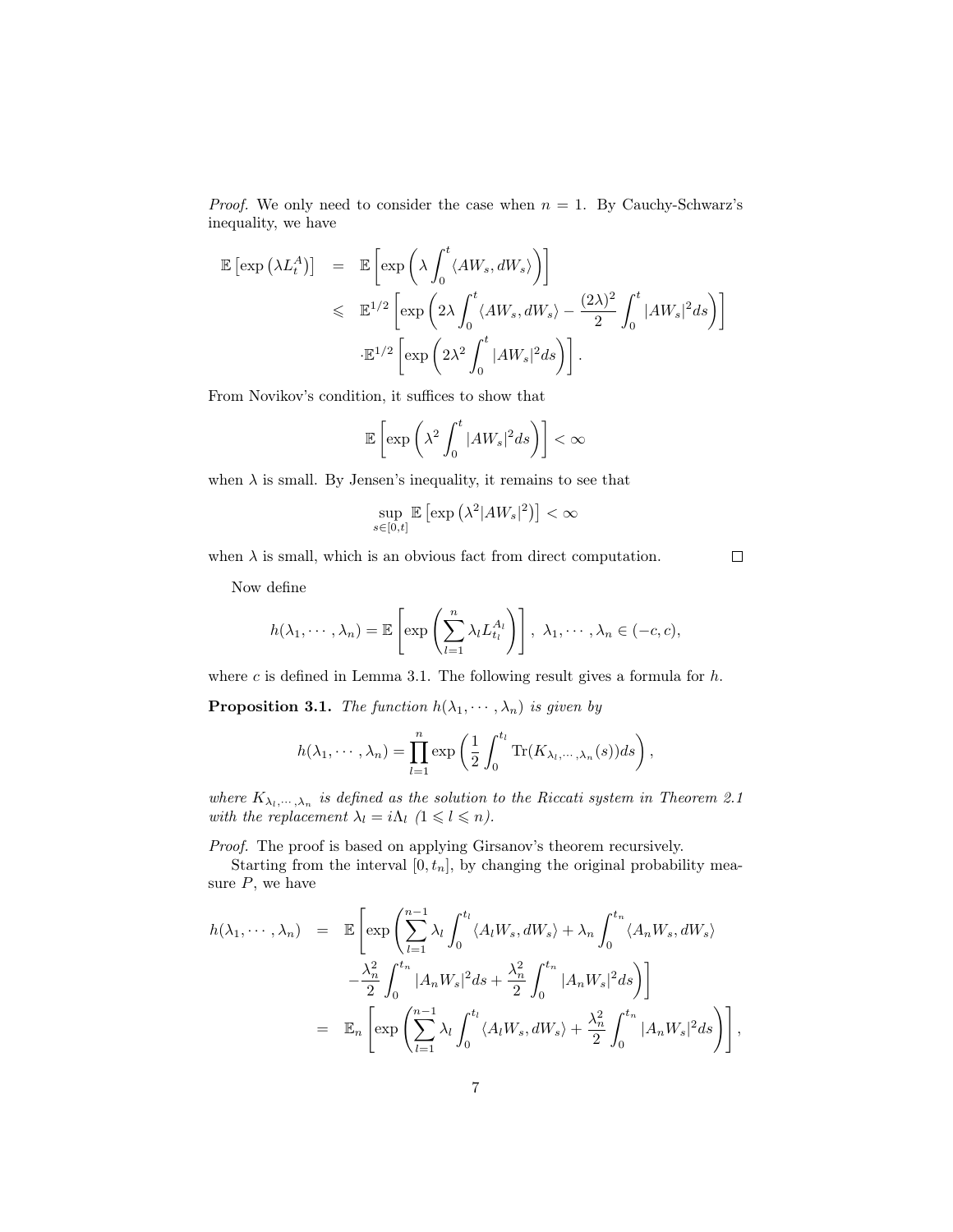where  $\mathbb{E}_n$  denotes the expectation under the probability measure

$$
d\mathbb{P}_n = \exp\left(\lambda_n \int_0^{t_n} \langle A_n W_s, dW_s \rangle - \frac{\lambda_n^2}{2} \int_0^{t_n} |A_n W_s|^2 ds\right) d\mathbb{P}.
$$

Note that  $\{W_t : t \in [0, t_n]\}$  is not a Brownian motion under the probability measure  $\mathbb{P}_n$ . However, by Girsanov's theorem, under  $\mathbb{P}_n$ , we know that the process

$$
W_t^{(n)} = W_t - \lambda_n \int_0^t A_n W_s ds, \ t \in [0, t_n],
$$

is a Brownian motion, and the original process  $\{W_t : t \in [0, t_n]\}$  satisfies the following SDE:

$$
dW_t = \lambda_n A_n W_t dt + dW_t^{(n)}, \quad t \in [0, t_n].
$$

In order to eliminate the Lebesgue integral over  $[0, t_n]$ , let  $C_n(t) = -\lambda_n^2 A_n^* A_n$  $(t\in [0,t_n])$  and introduce the following matrix Riccati equation:

$$
\frac{d}{dt}K_{\lambda_n}(t) = C_n(t) - \lambda_n (K_{\lambda_n}(t)A_n + A_n^* K_{\lambda_n}(t)) - K_{\lambda_n}^2(t),
$$
 (3.1)

with  $K_{\lambda_n}(t_n) = 0$ . By the symmetry of (3.1), we know that the solution  $\{K_n(t):$  $t\in [0,t_n]\}$  is symmetric. Therefore, we have

$$
h(\lambda_1, \dots, \lambda_n)
$$
  
\n
$$
= \mathbb{E}_n \left[ \exp \left( \sum_{l=1}^{n-1} \lambda_l \int_0^{t_l} \langle A_l W_s, dW_s \rangle - \frac{1}{2} \int_0^{t_n} W_s^* C_n(s) W_s ds \right) \right]
$$
  
\n
$$
= \mathbb{E}_n \left[ \exp \left( \sum_{l=1}^{n-1} \lambda_l \int_0^{t_l} \langle A_l W_s, dW_s \rangle - \frac{1}{2} \int_0^{t_n} W_s^* \frac{d}{ds} K_{\lambda_n}(s) W_s ds \right) \right]
$$
  
\n
$$
- \frac{1}{2} \int_0^{t_n} W_s^* (K_{\lambda_n}(s) (\lambda_n A_n) + \lambda_n A_n^* K_{\lambda_n}(s)) W_s ds
$$
  
\n
$$
- \frac{1}{2} \int_0^{t_n} |K_{\lambda_n}(s) W_s|^2 ds \right)
$$
  
\n
$$
= \mathbb{E}_n \left[ \exp \left( \sum_{l=1}^{n-1} \lambda_l \int_0^{t_l} \langle A_l W_s, dW_s \rangle - \frac{1}{2} \int_0^{t_n} W_s^* \frac{d}{ds} K_{\lambda_n}(s) W_s ds \right) \right]
$$
  
\n
$$
- \int_0^{t_n} \langle K_{\lambda_n}(s) W_s, \lambda_n A_n W_s \rangle ds - \frac{1}{2} \int_0^{t_n} |K_{\lambda_n}(s) W_s|^2 ds \right).
$$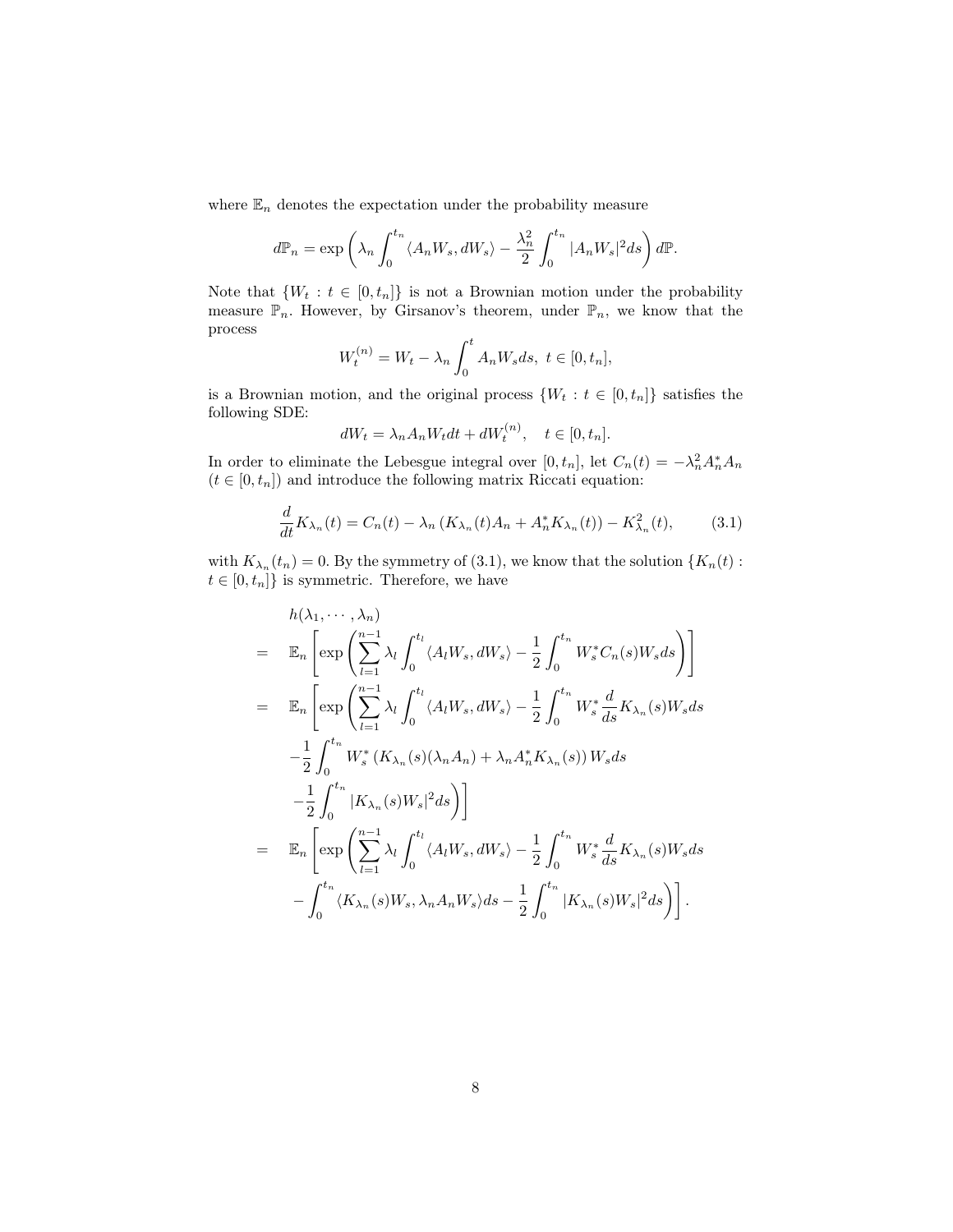By change of measure again, we have

$$
h(\lambda_1, \dots, \lambda_n)
$$
  
\n
$$
= \widetilde{\mathbb{E}}_n \left[ \exp \left( \sum_{l=1}^{n-1} \lambda_l \int_0^{t_l} \langle A_l W_s, dW_s \rangle - \frac{1}{2} \int_0^{t_n} W_s^* \frac{d}{ds} K_{\lambda_n}(s) W_s ds - \int_0^{t_n} \langle K_{\lambda_n}(s) W_s, \lambda_n A_n W_s \rangle ds - \int_0^{t_n} \langle K_{\lambda_n}(s) W_s, dW_s \rangle \right) \right]
$$
  
\n
$$
= \widetilde{\mathbb{E}}_n \left[ \exp \left( \sum_{l=1}^{n-1} \lambda_l \int_0^{t_l} \langle A_l W_s, dW_s \rangle - \frac{1}{2} \int_0^{t_n} W_s^* \frac{d}{ds} K_{\lambda_n}(s) W_s ds - \int_0^{t_n} \langle K_{\lambda_n}(s) W_s, dW_s \rangle \right) \right],
$$

where  $\widetilde{\mathbb{E}}_n$  denotes the expectation under the probability measure

$$
d\widetilde{\mathbb{P}}_n = \exp\left(\int_0^{t_n} \langle K_{\lambda_n}(s)W_s, dW_s^{(n)}\rangle - \frac{1}{2} \int_0^{t_n} |K_n(s)W_s|^2 ds\right) d\mathbb{P}_n.
$$

Again from Girsanov's theorem, under  $\widetilde{\mathbb{P}}_n,$  the process

$$
\widetilde{W}_t^{(n)} = W_t^{(n)} - \int_0^t K_{\lambda_n}(s)W_s ds, \ t \in [0, t_n],
$$

is a Brownian motion, and the original process  $\{W_t: t \in [0, t_n]\}$  now satisfies the following SDE:

$$
dW_t = (K_{\lambda_n}(t) + \lambda_n A_n)W_t dt + d\widetilde{W}_t^{(n)}, \ t \in [0, t_n].
$$

It should be pointed out that under  $\widetilde{\mathbb{P}}_n$ , the semi-martingale  $\{W_t:~t\in[0,t_n]\}$ has the same quadratic variation process as that of the Brownian motion.

Now define a function

$$
\varphi(t, w) = w^* K_{\lambda_n}(t) w, \ t \in [0, t_n], w \in \mathbb{R}^d.
$$

By applying Itô's formula to the process  $\{F(t, W_t) : t \in [0, t_n]\}$ , we have

$$
\int_0^{t_n} W_s^* \frac{d}{ds} K_{\lambda_n}(s) W_s ds + 2 \int_0^{t_n} \langle K_{\lambda_n}(s) W_s, dW_s \rangle + \int_0^{t_n} \text{Tr}(K(s)) ds = 0.
$$

Therefore, we arrive at

$$
h(\lambda_1, \dots, \lambda_n)
$$
  
=  $\exp\left(\frac{1}{2} \int_0^{t_n} \text{Tr}(K_{\lambda_n}(s))ds\right) \cdot \widetilde{\mathbb{E}}_n \left[\exp\left(\sum_{l=1}^{n-1} \lambda_l \int_0^{t_l} \langle A_l W_s, dW_s \rangle \right)\right].$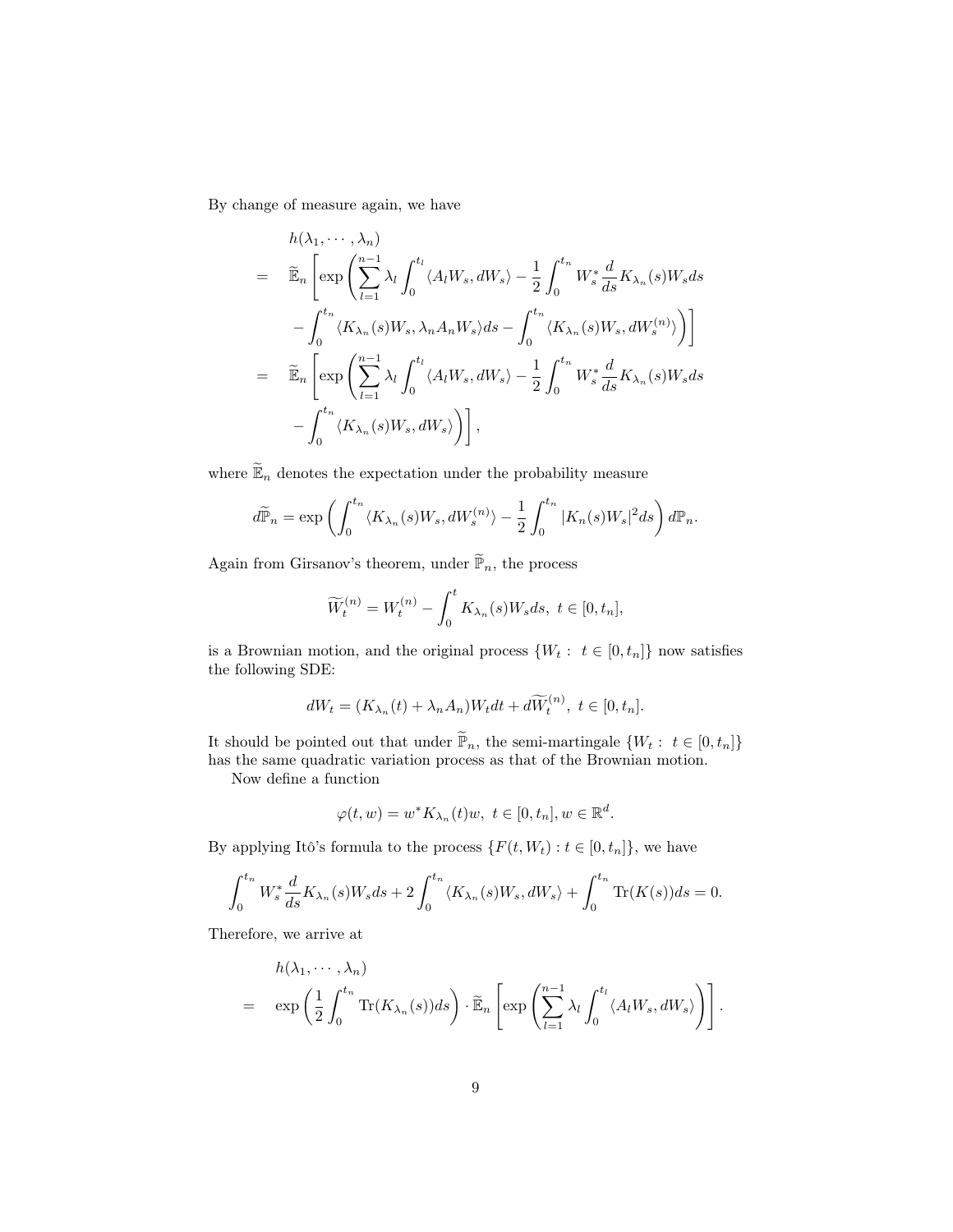Now we apply a similar argument over the interval  $[0, t_{n-1}]$ . Here the main difference is that  $\{W_t : t \in [0, t_{n-1}]\}$  is no longer a Brownian motion under the probability measure  $\widetilde{\mathbb{P}}_n$ . However, again by a change of measure, we have

$$
h(\lambda_1, \dots, \lambda_n) \exp\left(-\frac{1}{2} \int_0^{t_n} \text{Tr}(K_{\lambda_n}(s))ds\right)
$$
  
\n
$$
= \widetilde{\mathbb{E}}_n \left[ \exp\left(\sum_{l=1}^{n-2} \lambda_l \int_0^{t_l} \langle A_l W_s, dW_s \rangle + \lambda_{n-1} \int_0^{t_{n-1}} \langle A_{n-1} W_s, dW_s \rangle \right) \right]
$$
  
\n
$$
= \widetilde{\mathbb{E}}_n \left[ \exp\left(\sum_{l=1}^{n-2} \lambda_l \int_0^{t_l} \langle A_l W_s, dW_s \rangle \right) + \lambda_{n-1} \int_0^{t_{n-1}} \langle A_{n-1} W_s, (K_{\lambda_n}(s) + \lambda_n A_n) W_s \rangle ds
$$
  
\n
$$
+ \lambda_{n-1} \int_0^{t_{n-1}} \langle A_{n-1} W_s, d\widetilde{W}_s^{(n)} \rangle - \frac{\lambda_{n-1}^2}{2} \int_0^{t_{n-1}} |A_{n-1} W_s|^2 ds
$$
  
\n
$$
+ \frac{\lambda_{n-1}^2}{2} \int_0^{t_{n-1}} |A_{n-1} W_s|^2 ds \right)]
$$
  
\n
$$
= \mathbb{E}_{n-1} \left[ \exp\left(\sum_{l=1}^{n-2} \lambda_l \int_0^{t_l} \langle A_l W_s, dW_s \rangle \right)
$$
  
\n
$$
+ \lambda_{n-1} \int_0^{t_{n-1}} \langle A_{n-1} W_s, (K_{\lambda_n}(s) + \lambda_n A_n) W_s \rangle ds
$$
  
\n
$$
+ \frac{\lambda_{n-1}^2}{2} \int_0^{t_{n-1}} |A_{n-1} W_s|^2 ds \right).
$$

Here  $\mathbb{E}_{n-1}$  is the expectation under the probability measure

$$
d\mathbb{P}_{n-1} = \exp\left(\lambda_{n-1} \int_0^{t_{n-1}} \langle A_{n-1} W_s, d\widetilde{W}_s^{(n)} \rangle - \frac{\lambda_{n-1}^2}{2} \int_0^{t_{n-1}} |A_{n-1} W_s|^2 ds\right) d\widetilde{\mathbb{P}}_n.
$$

Moreover, under  $\mathbb{P}_{n-1}$ , the process

$$
W_t^{(n-1)} = \widetilde{W}_t^{(n)} - \lambda_{n-1} \int_0^t A_{n-1} W_s ds, \ t \in [0, t_{n-1}],
$$

is a Brownian motion, and  $\{W_t:t\in[0,t_{n-1}]\}$  satisfies the following SDE:

$$
dW_t = (K_{\lambda_n}(t) + \lambda_n A_n + \lambda_{n-1} A_{n-1}) W_t dt + dW_t^{(n-1)}, \quad t \in [0, t_{n-1}].
$$

Now let

$$
C_{n-1}(t) = -\lambda_{n-1}^{2} A_{n-1}^{*} A_{n-1} - \lambda_{n-1} ((K_{\lambda_n}(t) + \lambda_n A_n^{*}) A_{n-1} + A_{n-1}^{*} (K_{\lambda_n}(t) + \lambda_n A_n)), \ t \in [0, t_{n-1}],
$$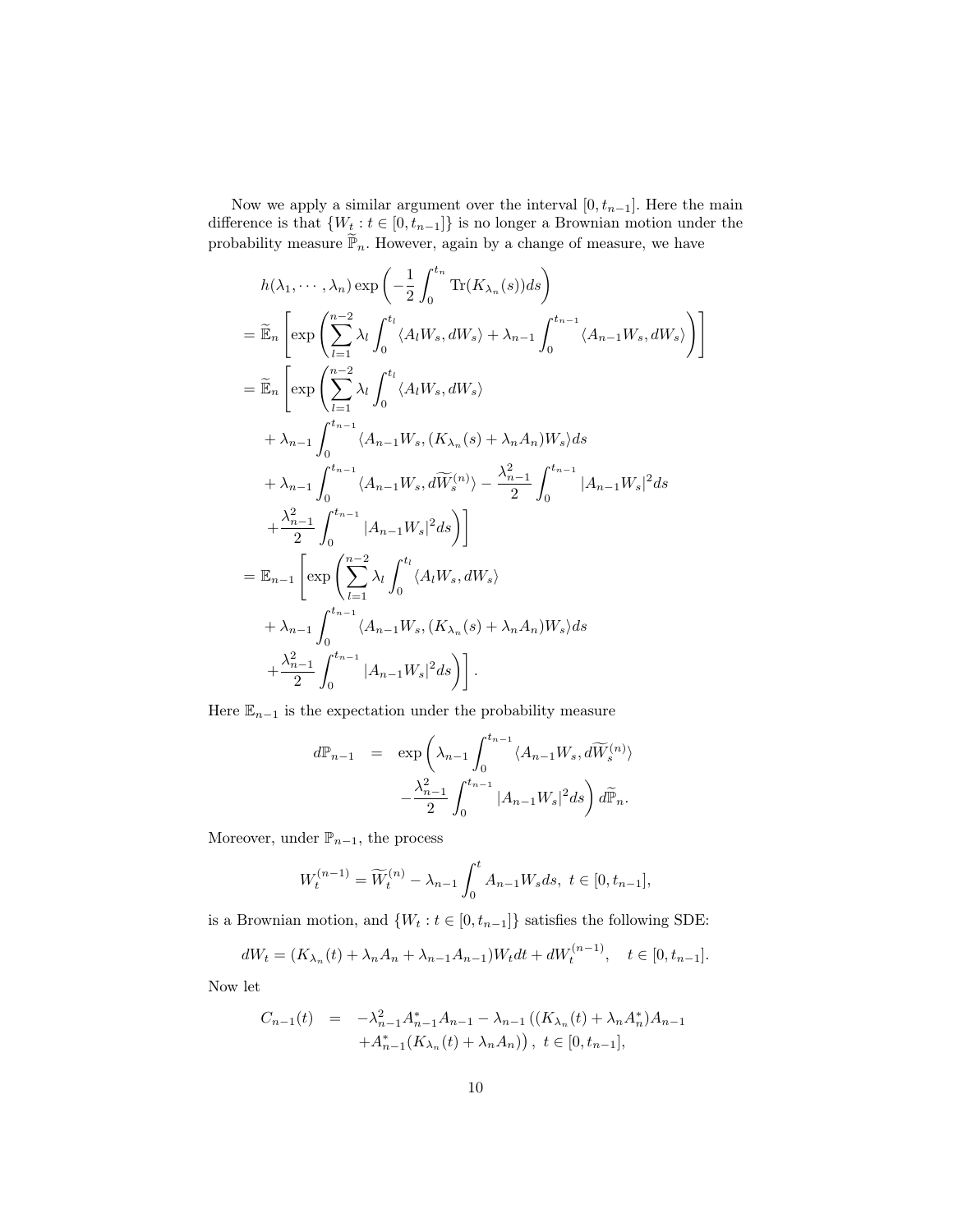and introduce the following matrix Riccati equation:

$$
\frac{d}{dt}K_{\lambda_{n-1},\lambda_n}(t) = C_{n-1}(t) - K_{\lambda_{n-1},\lambda_n}(t) (K_{\lambda_n}(t) + \lambda_n A_n + \lambda_{n-1} A_{n-1})
$$

$$
- (K_{\lambda_n}(t) + \lambda_n A_n^* + \lambda_{n-1} A_{n-1}^*) K_{\lambda_{n-1},\lambda_n}(t)
$$

$$
-K_{\lambda_{n-1},\lambda_n}^2(t), t \in [0, t_{n-1}],
$$

with  $K_{\lambda_{n-1},\lambda_n}(t_{n-1})=0$ . It follows that

$$
h(\lambda_1, \dots, \lambda_n) \exp\left(-\frac{1}{2} \int_0^{t_n} \text{Tr}(K_{\lambda_n}(s)) ds\right)
$$
  
=  $\mathbb{E}_{n-1} \left[ \exp\left(\sum_{l=1}^{n-2} \lambda_l \int_0^{t_l} \langle A_l W_s, dW_s \rangle - \frac{1}{2} \int_0^{t_{n-1}} W_s^* C_{n-1}(s) W_s ds\right) \right]$   
=  $\mathbb{E}_{n-1} \left[ \exp\left(\sum_{l=1}^{n-2} \lambda_l \int_0^{t_l} \langle A_l W_s, dW_s \rangle - \frac{1}{2} \int_0^{t_{n-1}} W_s^* \frac{d}{ds} K_{\lambda_{n-1},\lambda_n}(s) W_s ds\right] - \int_0^{t_{n-1}} \langle K_{\lambda_{n-1},\lambda_n}(s) W_s, (K_{\lambda_n}(s) + \lambda_n A_n + \lambda_{n-1} A_{n-1}) W_s \rangle ds$   
 $-\frac{1}{2} \int_0^{t_{n-1}} |K_{\lambda_{n-1},\lambda_n}(s) W_s|^2 ds \right)$ 

$$
= \widetilde{\mathbb{E}}_{n-1} \left[ \exp \left( \sum_{l=1}^{n-2} \lambda_l \int_0^{t_l} \langle A_l W_s, dW_s \rangle - \frac{1}{2} \int_0^{t_{n-1}} W_s^* \frac{d}{ds} K_{\lambda_{n-1},\lambda_n}(s) W_s ds \right) \right. \\
\left. - \int_0^{t_{n-1}} \langle K_{\lambda_{n-1},\lambda_n}(s) W_s, (K_{\lambda_n}(s) + \lambda_n A_n + \lambda_{n-1} A_{n-1}) W_s \rangle ds \right. \\
\left. - \int_0^{t_{n-1}} \langle K_{\lambda_{n-1},\lambda_n}(s) W_s, dW_s^{(n-1)} \rangle \right) \right] \\
= \widetilde{\mathbb{E}}_{n-1} \left[ \exp \left( \sum_{l=1}^{n-2} \lambda_l \int_0^{t_l} \langle A_l W_s, dW_s \rangle - \frac{1}{2} \int_0^{t_{n-1}} W_s^* \frac{d}{ds} K_{\lambda_{n-1},\lambda_n}(s) W_s ds \right. \\
\left. - \int_0^{t_{n-1}} \langle K_{\lambda_{n-1},\lambda_n}(s) W_s, dW_s \rangle \right) \right].
$$

Here we have changed the probability measure from  $\mathbb{P}_{n-1}$  to

$$
d\widetilde{\mathbb{P}}_{n-1} = \exp\left(\int_0^{t_{n-1}} \langle K_{\lambda_{n-1},\lambda_n}(s)W_s, dW_s^{(n-1)}\rangle -\frac{1}{2}\int_0^{t_{n-1}} |K_{\lambda_{n-1},\lambda_n}(s)W_s|^2 ds\right) d\mathbb{P}_{n-1}.
$$

Again by applying Itô's formula to the process  $\{W_t^*K_{\lambda_{n-1},\lambda_n}(t)W_t: t \in [0,t_{n-1}]\}$ and noting that the quadratic variation process of  $\{W_t: t \in [0, t_{n-1}]\}\$  under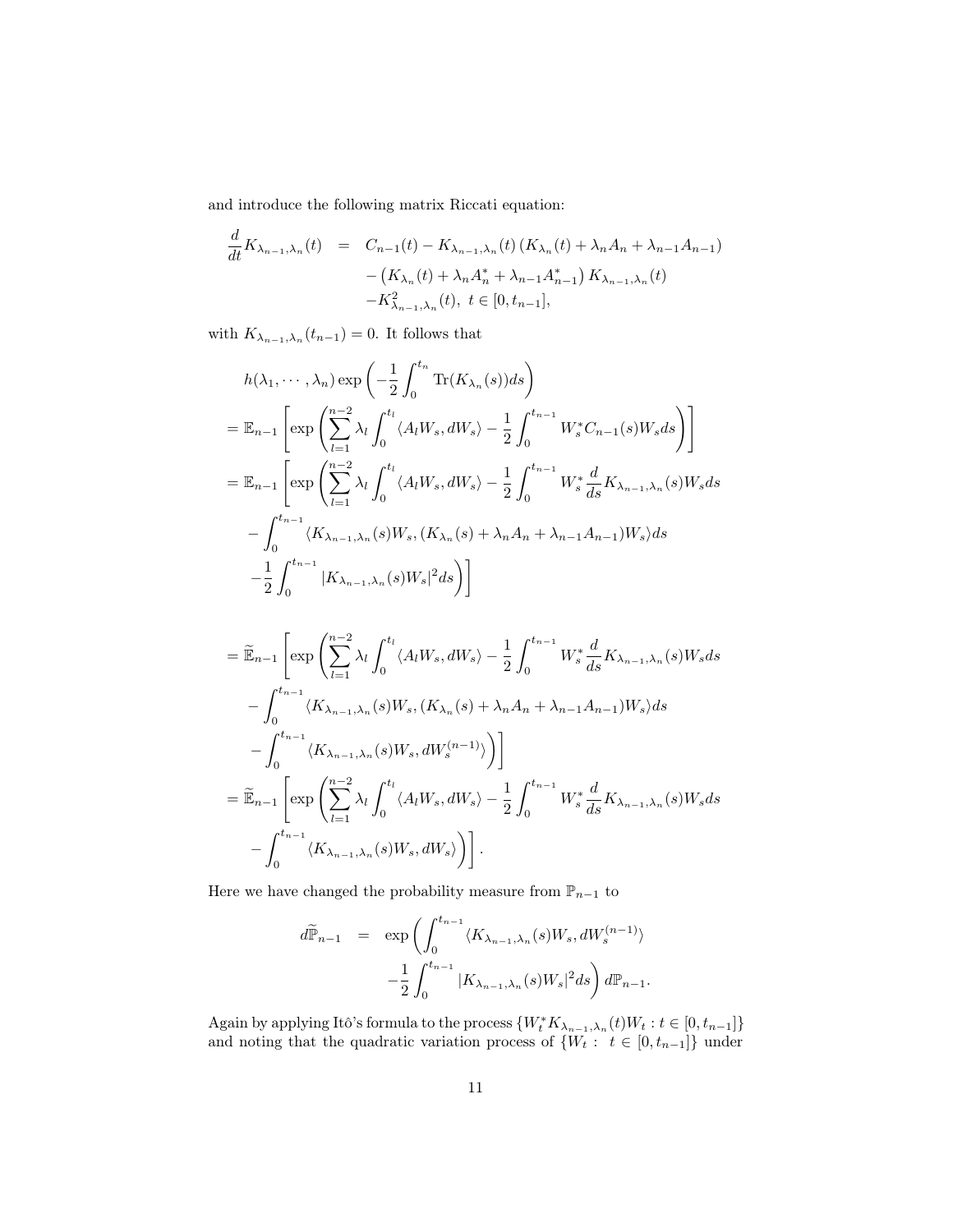$\widetilde{\mathbb{P}}_{n-1}$  is the same as that of the Brownian motion, we obtain

$$
\int_0^{t_{n-1}} W_s^* \frac{d}{ds} K_{\lambda_{n-1},\lambda_n}(s) W_s ds + 2 \int_0^{t_{n-1}} \langle K_{\lambda_{n-1},\lambda_n}(s) W_s, dW_s \rangle
$$
  
+ 
$$
\int_0^{t_{n-1}} \text{Tr}(K_{\lambda_{n-1},\lambda_n}(s)) ds = 0.
$$

Therefore, we arrive at

$$
h(\lambda_1, \dots, \lambda_n) \exp\left(-\frac{1}{2} \int_0^{t_n} \text{Tr}(K_{\lambda_n}(s))ds\right)
$$
  
= 
$$
\exp\left(\frac{1}{2} \int_0^{t_{n-1}} \text{Tr}(K_{\lambda_{n-1},\lambda_n}(s))ds\right) \cdot \widetilde{\mathbb{E}}_{n-1} \left[\exp\left(\sum_{l=1}^{n-2} \lambda_l \int_0^{t_l} \langle A_l W_s, dW_s \rangle \right)\right].
$$

Now the proof follows from a standard induction argument.

$$
\Box
$$

Having understood the case when  $\gamma_1 = \cdots = \gamma_n = 0$ , we are now able to compute the function

$$
f(\gamma_1,\dots,\gamma_n;\lambda_1,\dots,\lambda_n)=\mathbb{E}\left[\exp\left(\sum_{l=1}^n i\langle \gamma_l,W_{t_l}\rangle+\sum_{l=1}^n \lambda_l L_{t_l}^{A_l}\right)\right]
$$

for  $\gamma_1, \dots, \gamma_n \in \mathbb{R}$  and  $\lambda_1, \dots, \lambda_n \in (-c, c)$ .

Note from the proof of Proposition 3.1 that each time after a change of measure, the distribution of  $W_t$  is changed. To compute the function f, it is necessary to keep track of the process  $W_t$  under each transformation. Here main difficulty is that if we transform over the interval  $[0, t_k]$ , the new distribution of  $W_t$  over  $[t_k, t_n]$  is hard to compute. The key observation to get around this issue is that under each new probability measure, the diffusion form (the SDE) of  $W_t$  is invariant.

**Proposition 3.2.** The function  $f(\gamma_1, \dots, \gamma_n; \lambda_1, \dots, \lambda_n)$  is given by

$$
f(\gamma_1, \dots, \gamma_n; \lambda_1, \dots, \lambda_n) = \prod_{l=1}^n \exp\left(\frac{1}{2} \int_0^{t_l} \text{Tr}(K_{\lambda_l, \dots, \lambda_n}(s)) ds - \frac{1}{2} \int_{t_{l-1}}^{t_l} |H_{\lambda_l, \dots, \lambda_n}^{*-1}(s) H_{\lambda_l, \dots, \lambda_n}^{*}(t_l) \mu_l|^2 ds\right),
$$

where  $K_{\lambda_1,\dots,\lambda_n}$ ,  $H_{\lambda_1,\dots,\lambda_n}$ ,  $\mu_l$  are defined in the same way as in Theorem 2.1 with the replacement  $\lambda_l = i \Lambda_l \ (1 \leq l \leq n)$ .

Proof. By using the same notation as in Proposition 3.1, we have

$$
f(\gamma_1, \dots, \gamma_n; \lambda_1, \dots, \lambda_n) = \widetilde{\mathbb{E}}_n \left[ \exp \left( \sum_{l=1}^n i \langle \gamma_l, W_{t_l} \rangle \right) \cdot \Delta_n \right],
$$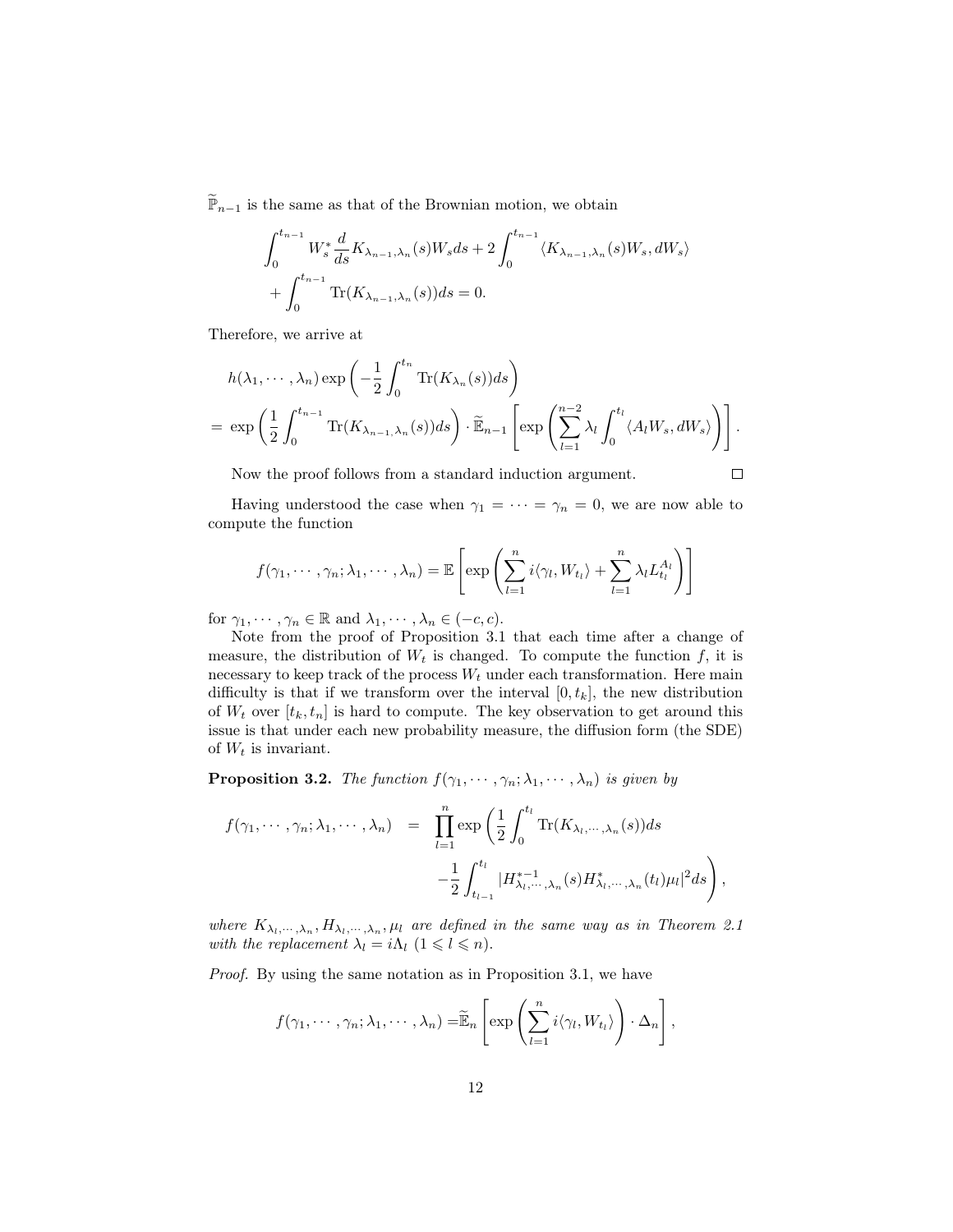where

$$
\Delta_n = \exp\left(\frac{1}{2}\int_0^{t_n} \text{Tr}(K_{\lambda_n}(s))ds + \sum_{l=1}^{n-1} \lambda_l \int_0^{t_l} \langle A_l W_s, dW_s \rangle\right).
$$

Under  $\widetilde{\mathbb{P}}_n,$  the process  $\{W_t: t\in [0,t_n]\}$  is a diffusion of the form

$$
dW_t = (K_{\lambda_n}(t) + \lambda_n A_n)W_t dt + d\widetilde{W}_t^{(n)}, \ t \in [0, t_n].
$$
\n(3.2)

Let  $\{H_{\lambda_n}(t): t \in [0, t_n]\}$  be the solution to the following linear matrix ODE:

$$
\frac{d}{dt}H_{\lambda_n}(t) = (K_{\lambda_n}(t) + \lambda_n A_n)H_{\lambda_n}(t), \ t \in [0, t_n],
$$

with  $H_{\lambda_n}(0) = \text{Id}$ . Note that  $H_{\lambda_n}(t)$  is invertible. By solving (3.2) explicitly, we have

$$
W_t = H_{\lambda_n}(t) \int_0^t H_{\lambda_n}^{-1}(s) d\widetilde{W}_s^{(n)}, \ t \in [0, t_n].
$$

Therefore,

$$
f(\gamma_1, \dots, \gamma_n; \lambda_1, \dots, \lambda_n)
$$
  
=  $\widetilde{\mathbb{E}}_n \left[ \exp \left( \sum_{l=1}^{n-1} i \langle \gamma_l, W_{t_l} \rangle + i \langle \gamma_n, H_{\lambda_n}(t_n) \int_0^{t_n} H_{\lambda_n}^{-1}(s) d\widetilde{W}_s^{(n)} \rangle \right) \cdot \Delta_n \right]$   
=  $\widetilde{\mathbb{E}}_n \left[ \exp \left( \sum_{l=1}^{n-1} i \langle \gamma_l, W_{t_l} \rangle + i \langle \gamma_n, H_{\lambda_n}(t_n) \int_0^{t_{n-1}} H_{\lambda_n}^{-1}(s) d\widetilde{W}_s^{(n)} \rangle + i \langle \gamma_n, H_{\lambda_n}(t_n) \int_{t_{n-1}}^{t_n} H_{\lambda_n}^{-1}(s) d\widetilde{W}_s^{(n)} \rangle \right) \cdot \Delta_n \right].$ 

Observe that the stochastic integral  $\int_{t_{n-1}}^{t_n} H_{\lambda_n}^{-1}(s) d\widetilde{W}_s^{(n)}$  is independent of the rest terms as the integrand is deterministic, we have

$$
f(\gamma_1, \dots, \gamma_n; \lambda_1, \dots, \lambda_n)
$$
  
=  $\widetilde{\mathbb{E}}_n \left[ \exp \left( i \langle \gamma_n, H_{\lambda_n}(t_n) \int_{t_{n-1}}^{t_n} H_{\lambda_n}^{-1}(s) d\widetilde{W}_s^{(n)} \rangle \right) \right]$   
 $\cdot \widetilde{\mathbb{E}}_n \left[ \exp \left( \sum_{l=1}^{n-1} i \langle \gamma_l, W_{t_l} \rangle + i \langle H_{\lambda_n}^{*-1}(t_{n-1}) H_{\lambda_n}^*(t_n) \gamma_n, W_{t_{n-1}} \rangle \right) \cdot \Delta_n \right]$   
=  $R_n \cdot \widetilde{\mathbb{E}}_n \left[ \exp \left( \sum_{l=1}^{n-2} i \langle \gamma_l, W_{t_l} \rangle + \langle \mu_{n-1}, W_{t_{n-1}} \rangle \right) \cdot \Delta_n \right],$ 

where

$$
R_n = \widetilde{\mathbb{E}}_n \left[ \exp \left( i \langle \gamma_n, H_{\lambda_n}(t_n) \int_{t_{n-1}}^{t_n} H_{\lambda_n}^{-1}(s) d\widetilde{W}_s^{(n)} \rangle \right) \right]
$$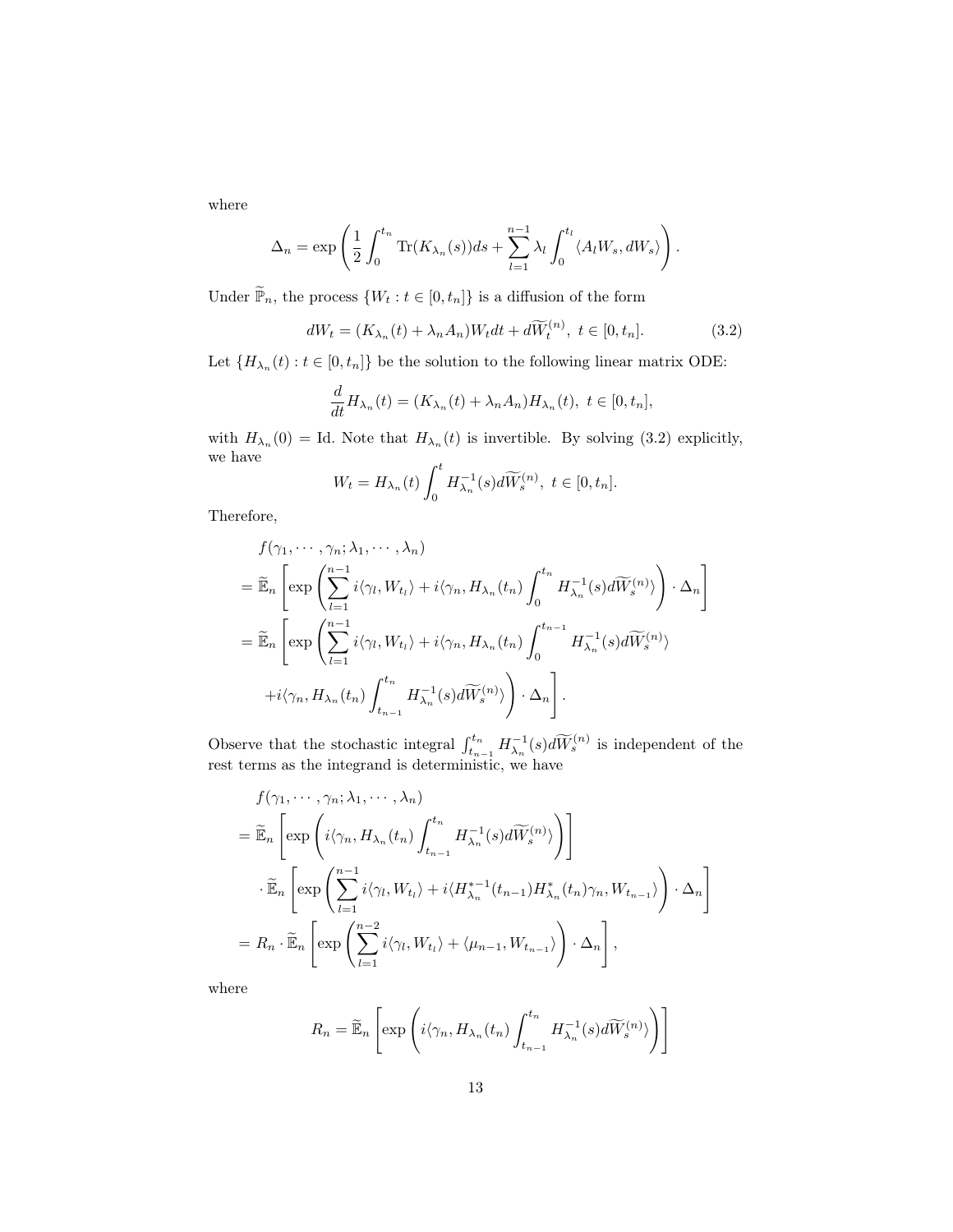$$
\mu_{n-1} = \gamma_{n-1} + H_{\lambda_n}^{*-1}(t_{n-1})H_{\lambda_n}^*(t_n)\gamma_n.
$$

Similarly, by applying the change of measures as in the proof of Proposition 3.1, we obtain that

$$
f(\gamma_1, \dots, \gamma_n; \lambda_1, \dots, \lambda_n)
$$
  
=  $R_n \cdot \widetilde{\mathbb{E}}_{n-1} \left[ \exp \left( \sum_{l=1}^{n-2} i \langle \gamma_l, W_{t_l} \rangle + \langle \mu_{n-1}, W_{t_{n-1}} \rangle \right) \cdot \Delta_{n-1} \right],$ 

where

$$
\Delta_{n-1} = \exp\left(\frac{1}{2}\int_0^{t_{n-1}} \text{Tr}(K_{\lambda_{n-1},\lambda_n}(s))ds + \frac{1}{2}\int_0^{t_n} \text{Tr}(K_{\lambda_n}(s))ds + \sum_{l=1}^{n-2} \lambda_l \int_0^{t_l} \langle A_l W_s, dW_s \rangle \right).
$$

Let  $\{H_{\lambda_{n-1},\lambda_n}(t):t\in[0,t_{n-1}]\}$  be the solution to the equation

$$
\frac{d}{dt}H_{\lambda_{n-1},\lambda_n}(t) = (K_{\lambda_n}(t) + K_{\lambda_{n-1},\lambda_n}(t) + \lambda_n A_n + \lambda_{n-1} A_{n-1})H_{\lambda_{n-1},\lambda_n}(t),
$$
  

$$
t \in [0, t_{n-1}],
$$

with  $H_{\lambda_{n-1},\lambda_n}(0) = \text{Id}$ , we then obtain that

$$
f(\gamma_1, \dots, \gamma_n; \lambda_1, \dots, \lambda_n)
$$
  
=  $R_n \cdot R_{n-1} \cdot \widetilde{\mathbb{E}}_{n-1} \left[ \exp \left( \sum_{l=1}^{n-3} i \langle \gamma_l, W_{t_l} \rangle + i \langle \mu_{n-2}, W_{t_{n-2}} \rangle \right) \cdot \Delta_{n-1} \right],$ 

where

$$
R_{n-1} = \widetilde{\mathbb{E}}_{n-1} \left[ \exp \left( i \langle \mu_{n-1}, H_{\lambda_{n-1}, \lambda_n}(t_{n-1}) \int_{t_{n-2}}^{t_{n-1}} H_{\lambda_{n-1}, \lambda_n}^{-1}(s) d\widetilde{W}_s^{(n-1)} \rangle \right) \right]
$$

and

$$
\mu_{n-2} = \gamma_{n-2} + H_{\lambda_{n-1},\lambda_n}^{*-1}(t_{n-2})H_{\lambda_{n-1},\lambda_n}^*(t_{n-1})\mu_{n-1}.
$$

It follows from a simple induction argument that

$$
f(\gamma_1,\dots,\gamma_n;\lambda_1,\dots,\lambda_n)=\prod_{l=1}^n\left(R_l\cdot\exp\left(\frac{1}{2}\int_0^{t_l}\mathrm{Tr}(K_{\lambda_l,\dots,\lambda_n}(s))ds\right)\right).
$$

Here for  $1 \leq l \leq n$ ,

$$
R_l = \widetilde{\mathbb{E}}_l \left[ \exp \left( i \langle \mu_l, H_{\lambda_l, \cdots, \lambda_n}(t_l) \int_{t_{l-1}}^{t_l} H^{-1}_{\lambda_l, \cdots, \lambda_n}(s) d\widetilde{W}_s^{(l)} \right) \right],
$$

and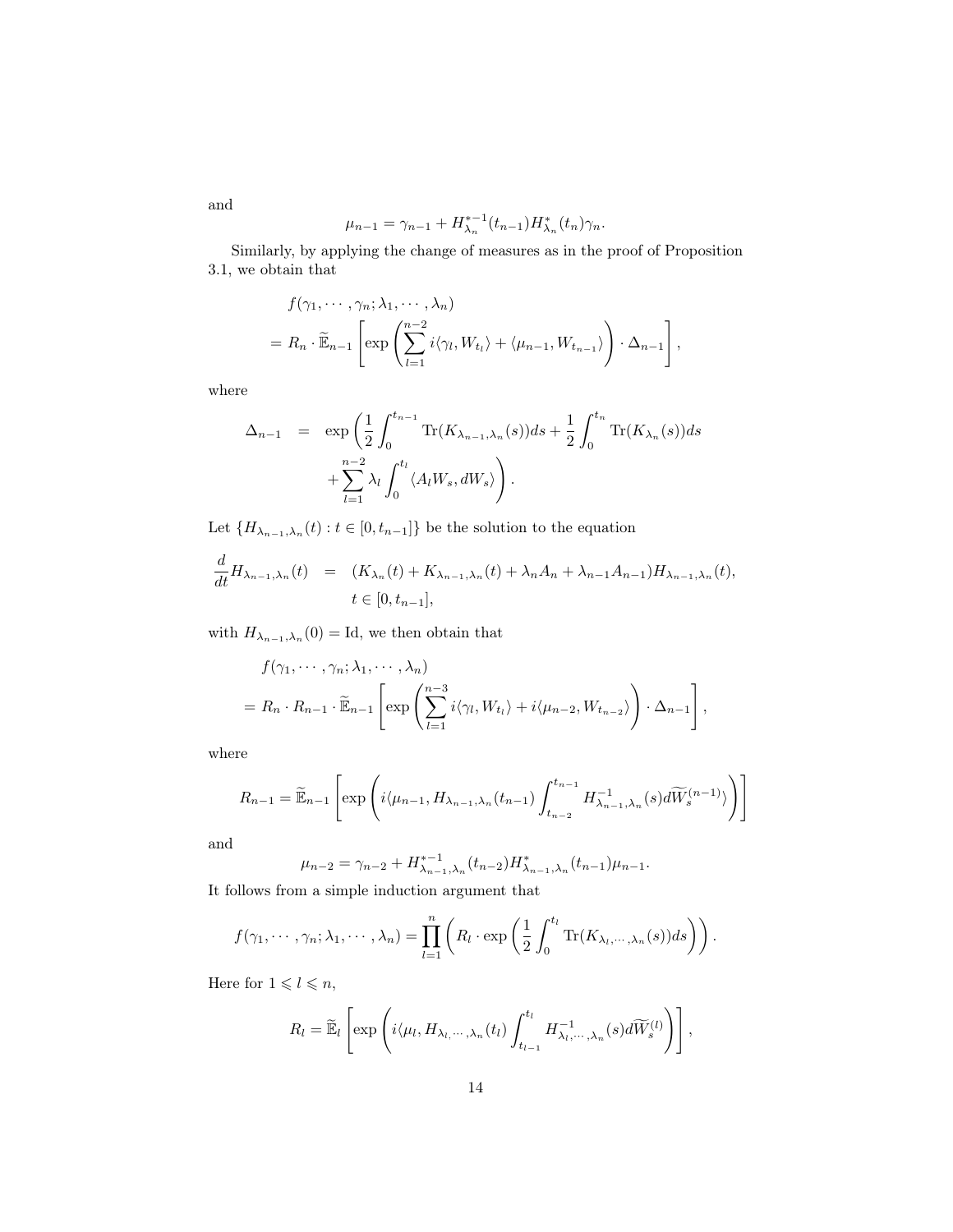and  $\{H_{\lambda_l,\dots,\lambda_n}(t):t\in[0,t_l]\}$  is the solution to the equation

$$
\frac{d}{dt}H_{\lambda_l,\dots,\lambda_n}(t) = \left(\sum_{r=l}^n K_{\lambda_l,\dots,\lambda_n}(t) + \sum_{r=l}^n (\lambda_l A_l)\right) H_{\lambda_l,\dots,\lambda_n}(t), \ t \in [0, t_l],
$$

with  $H_{\lambda_l,\dots,\lambda_n}(0) = \text{Id}$ . Moreover,  $\{\mu_l\}$  is defined recursively by  $\mu_n = \gamma_n$  and

$$
\mu_l = \gamma_l + H^{*-1}_{\lambda_{l+1},\dots,\lambda_n}(t_l) H^*_{\lambda_{l+1},\dots,\lambda_n}(t_{l+1})\mu_{l+1}, \ l = n-1,\dots,1.
$$

Now it remains to compute  $R_l$  explicitly. But this is easy since the random variables involved are Gaussian under the corresponding probability measures. More precisely, we have

$$
R_l = \widetilde{\mathbb{E}}_l \left[ \exp \left( i \langle H_{\lambda_l, \dots, \lambda_n}^* (t_l) \mu_l, \int_{t_{l-1}}^{t_l} H_{\lambda_l, \dots, \lambda_n}^{-1} (s) d\widetilde{W}_s^{(n)} \right) \right]
$$
  
\n
$$
= \widetilde{\mathbb{E}}_l \left[ \exp \left( i \int_{t_{l-1}}^{t_l} \langle H_{\lambda_l, \dots, \lambda_n}^{*-1} (s) H_{\lambda_l, \dots, \lambda_n}^* (t_l) \mu_l, d\widetilde{W}_s^{(n)} \rangle \right) \right]
$$
  
\n
$$
= \exp \left( -\frac{1}{2} \int_{t_{l-1}}^{t_l} |H_{\lambda_l, \dots, \lambda_n}^{*-1} (s) H_{\lambda_l, \dots, \lambda_n}^* (t_l) \mu_l |^2 ds \right).
$$

Therefore, we arrive at

$$
f(\gamma_1, \dots, \gamma_n; \lambda_1, \dots, \lambda_n)
$$
  
= 
$$
\prod_{l=1}^n \exp\left(\frac{1}{2} \int_0^{t_l} \text{Tr}(K_{\lambda_l, \dots, \lambda_n}(s)) ds - \frac{1}{2} \int_{t_{l-1}}^{t_l} |H^{*-1}_{\lambda_l, \dots, \lambda_n}(s) H^*_{\lambda_l, \dots, \lambda_n}(t_l) \mu_l|^2 ds\right).
$$

From the previous discussion, we can see that the computation of  $f$  reduces to the solution of a recursive system of symmetric matrix Riccati equations and the solution of a system of independent first order linear matrix ODEs. To complete the proof of Theorem 2.1, it remains to apply a standard complexification argument.

**Lemma 3.2.** Fix  $\gamma_1, \dots, \gamma_n \in \mathbb{R}$ . When c is small enough, the function

$$
\phi(z_1,\dots,z_n)=\mathbb{E}\left[\exp\left(\sum_{l=1}^n i\langle \gamma_l,W_{t_l}\rangle+\sum_{l=1}^n z_lL_{t_l}^{A_l}\right)\right]
$$

is holomorphic in the domain  $D_c = \{(z_1, \dots, z_n) \in \mathbb{C}^n : \text{Re}(z_i) \in (-c, c), 1 \leq$  $l \leqslant n$  of  $\mathbb{C}^n$ . Moreover, the function

$$
\psi(\lambda_1, \dots, \lambda_n) = \prod_{l=1}^n \exp\left(\frac{1}{2} \int_0^{t_l} \text{Tr}(K_{\lambda_l, \dots, \lambda_n}(s)) ds - \frac{1}{2} \int_{t_{l-1}}^{t_l} |H_{\lambda_l, \dots, \lambda_n}^{* - 1}(s) H_{\lambda_l, \dots, \lambda_n}^{*}(t_l) \mu_l|^2 ds\right)
$$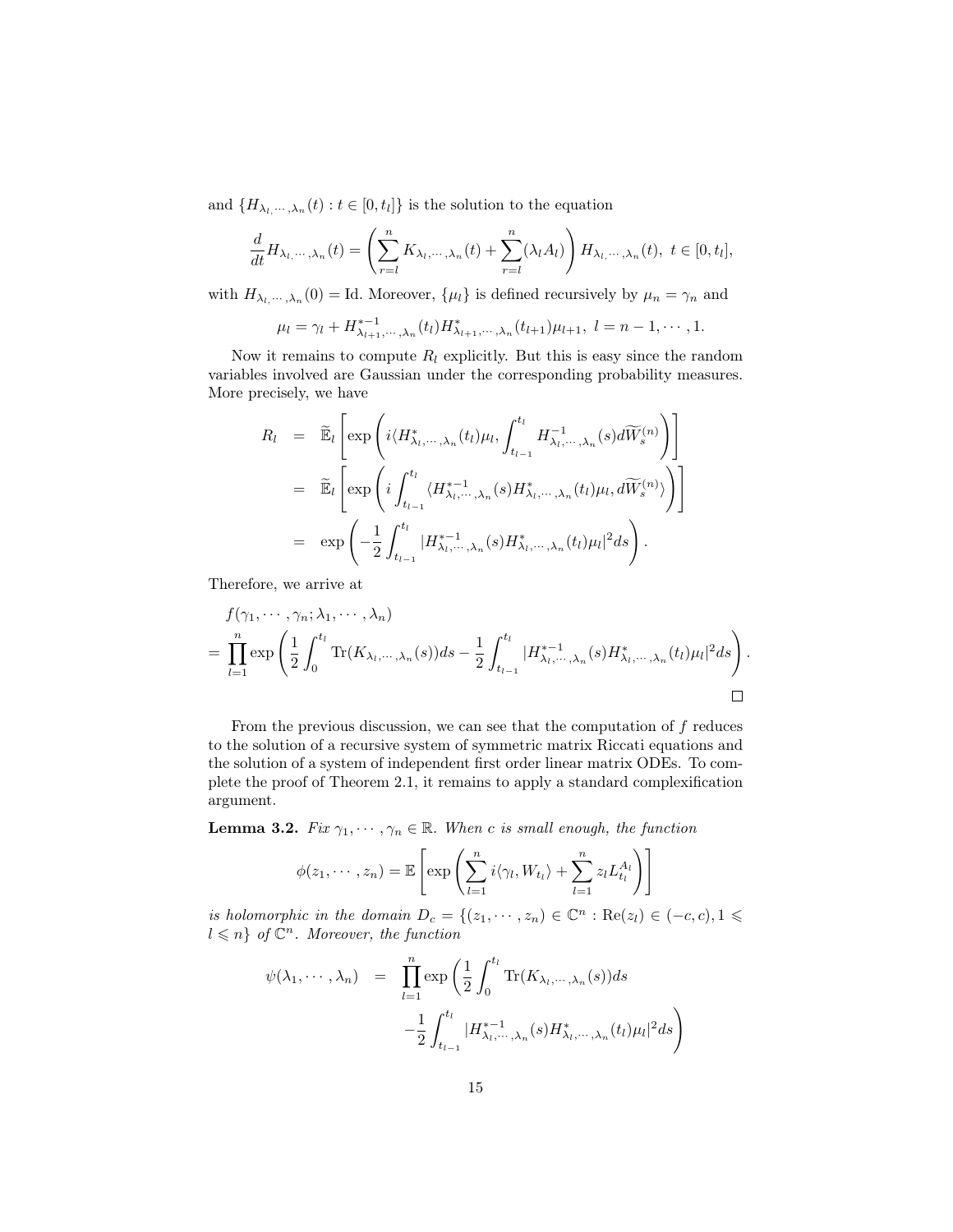defined on  $\mathbb{R}^n$  can be extended holomorphically to  $\mathbb{C}^n$ . Such extension is unique, and when restricted to  $D_c$ , we have

$$
\psi(z_1,\cdots,z_n)=\phi(z_1,\cdots,z_n).
$$

*Proof.* By Lemma 3.1, when c is small, we know that  $\phi(z_1, \dots, z_n)$  is well defined on  $D_c$ . The continuity of  $\phi(z_1, \dots, z_n)$  follows easily from uniform integrability. Moreover, since the function

$$
(z_1, \dots, z_n) \mapsto \exp\left(\sum_{l=1}^n i\langle \gamma_l, W_{t_l} \rangle + \sum_{l=1}^n z_l L_{t_l}^{A_l}\right)
$$

is holomorphic on  $\mathbb{C}^n$  for every  $\omega$ , by Fubini's theorem and Morera's theorem, we conclude that  $\phi(z_1, \dots, z_n)$  is holomorphic on  $D_c$ .

On the other hand, it is apparent that the recursive system of matrix Riccati equations and the system of independent matrix ODEs defined in Proposition 3.2 depend analytically on  $\lambda_1, \dots, \lambda_n \in \mathbb{R}$  and extend naturally to the case when  $\lambda_1, \dots, \lambda_n \in \mathbb{C}$ . Therefore, when  $(\lambda_1, \dots, \lambda_n)$  is replaced by  $(z_1, \dots, z_n) \in \mathbb{C}^n$ , the two systems determine solutions depending holomorphically on  $z_1, \dots, z_n$ . In other words,  $\psi(\lambda_1, \dots, \lambda_n)$  possesses a holomorphic extension to  $\mathbb{C}^n$ . The uniqueness of such extension is a direct consequence of the identity theorem.

Finally, from Proposition 3.2 we know that  $\phi$  and  $\psi$  coincide on the set  $\{(\lambda_1,\dots,\lambda_n)\in\mathbb{R}^n : \lambda_l\in(-c,c), 1\leq l\leq n\}.$  Therefore, again by the identity theorem, they must coincide on  $D_c$ .  $\Box$ 

Now the result of Theorem 2.1 follows from the fact that

$$
\{(i\Lambda_1,\cdots,i\Lambda_n):\Lambda_l\in\mathbb{R},1\leqslant l\leqslant n\}\subset D_c.
$$

# 4 The Two Dimensional Brownian Rough Path

In this section, we are going to solve the differential equations involved in Theorem 2.1 explicitly for the two dimensional case. In particular this leads to an explicit formula (Theorem 2.2) for the finite dimensional characteristic functions of the planar Brownian rough path, extending the classical result (1.1) of Lévy.

Recall that

$$
G(\gamma_1,\cdots,\gamma_n;\Lambda_1,\cdots,\Lambda_n)=\mathbb{E}\left[\exp\left(\sum_{l=1}^n i\langle \gamma_l,W_{t_l}\rangle+\sum_{l=1}^n i\Lambda_lL_{t_l}\right)\right],
$$

where  $W_t$  is a two dimensional Brownian motion and  $L_t$  is Lévy's area process. In terms of Theorem 2.1, in this case we have

$$
A_1 = \cdots = A_n = \begin{pmatrix} 0 & -1 \\ 1 & 0 \end{pmatrix} =: A.
$$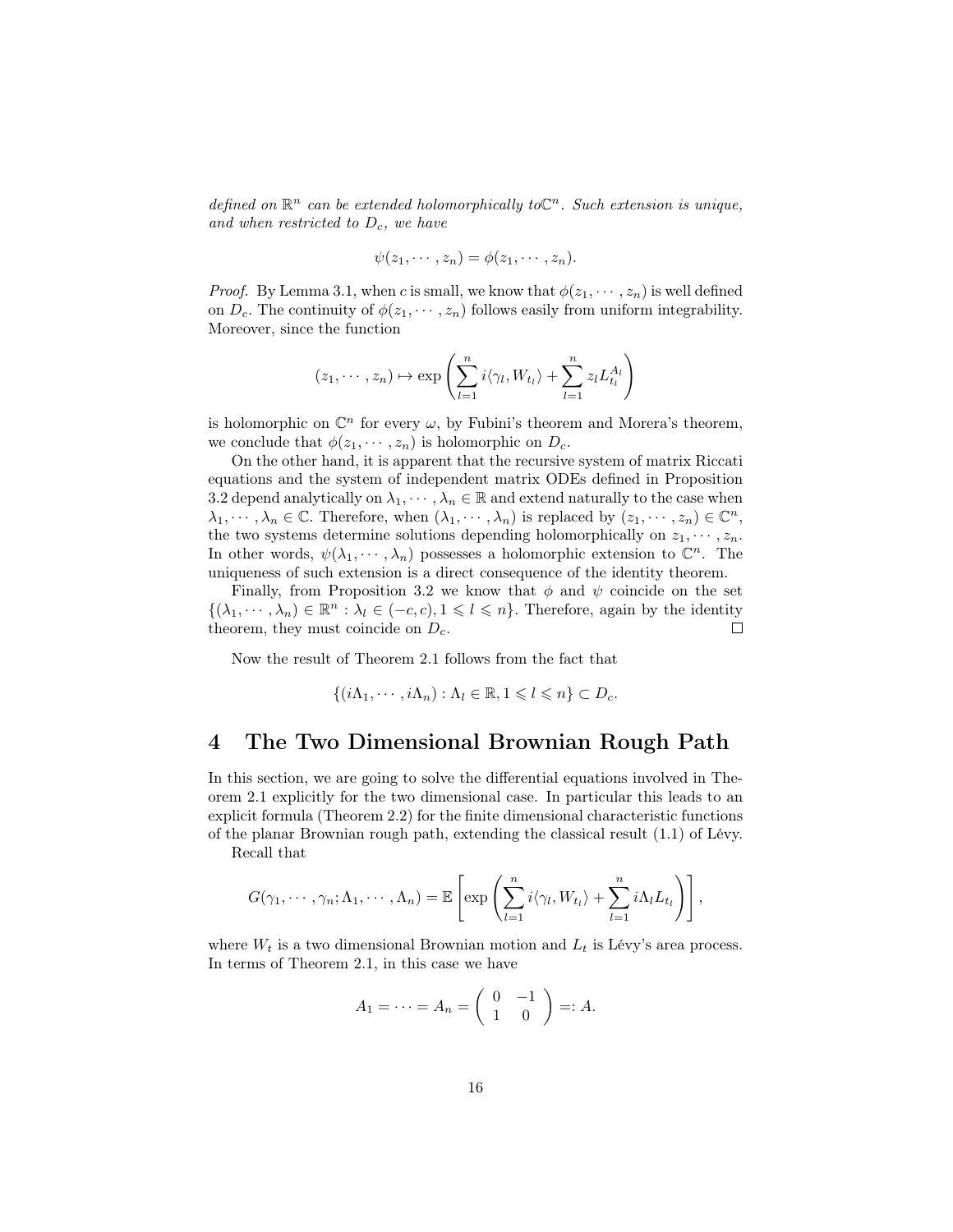Now let  $\{k_{i\Lambda_l,\dots,i\Lambda_n}(t):t\in[0,t_l]\}\ (1\leqslant l\leqslant n)$  be the solution to the system of real scalar Riccati equations defined recursively from  $l = n$  to  $l = 1$  by

$$
\frac{d}{dt}k_{i\Lambda_l,\dots,i\Lambda_n} = \left(\Lambda_l^2 + 2\Lambda_l \sum_{r=l+1}^n \Lambda_r\right) - 2\left(\sum_{r=l+1}^n k_{i\Lambda_r,\dots,i\Lambda_n}(t)\right) k_{i\Lambda_l,\dots,i\Lambda_n}(t)
$$
\n
$$
-k_{i\Lambda_l,\dots,i\Lambda_n}^2(t), \ t \in [0,t_l],
$$
\n(4.1)

with  $k_{i\Lambda_i,\dots,i\Lambda_n}(t_l) = 0$ . By direct computation it is easy to see that

$$
K_{i\Lambda_l,\dots,i\Lambda_n}(t) = \begin{pmatrix} k_{i\Lambda_l,\dots,i\Lambda_n} & 0 \\ 0 & k_{i\Lambda_l,\dots,i\Lambda_n} \end{pmatrix}, t \in [0,t_l], 1 \leq l \leq n,
$$

solves the matrix Riccati system defined in Theorem 2.1 for this case. In other words, by uniqueness the solution is given by real scalar functions times the identity matrix.

To solve the system (4.1), we add the equations from  $r = n$  to  $r = l$  to obtain that

$$
\frac{d}{dt}\left(\sum_{r=l}^{n}k_{i\Lambda_{r},\cdots,i\Lambda_{n}}(t)\right)=\left(\sum_{r=l}^{n}\Lambda_{r}\right)^{2}-\left(\sum_{r=l}^{n}k_{i\Lambda_{r},\cdots,i\Lambda_{n}}\right)^{2},\ t\in[0,t_{l}].
$$

Let

$$
c_l = \sum_{r=l}^{n} \Lambda_r, \ s_l(t) = \sum_{r=l}^{n} k_{i\Lambda_r, \dots, i\Lambda_n}(t), \ t \in [0, t_l], 1 \leq l \leq n.
$$

Suppose that  $c_l \neq 0$  for every l. From explicit integration we obtain

$$
s_l(t) = c_l \frac{c_l \sinh(c_l(t - t_l)) + s_l(t_l) \cosh(c_l(t - t_l))}{c_l \cosh(c_l(t - t_l)) + s_l(t_l) \sinh(c_l(t - t_l))}.
$$
\n(4.2)

Since  $k_{i\Lambda_l,\dots,i\Lambda_n}(t_l) = 0$ , we know that  $\{s_l(t_l)\}\$ is defined recursively by  $s_n(t_n) =$ 0 and

$$
s_{l-1}(t_{l-1}) = c_l \frac{c_l \sinh(c_l(t_{l-1} - t_l)) + s_l(t_l) \cosh(c_l(t_{l-1} - t_l))}{c_l \cosh(c_l(t_{l-1} - t_l)) + s_l(t_l) \sinh(c_l(t_{l-1} - t_l))}
$$

for  $l = n, \dots, 2$ . It follows from Theorem 2.1 that

$$
\mathbb{E}\left[\exp\left(\sum_{l=1}^{n}i\Lambda_{l}L_{t_{l}}\right)\right] = \exp\left(\sum_{l=1}^{n}\frac{1}{2}\int_{0}^{t_{l}}\text{Tr}(K_{i\Lambda_{l},\dots,i\Lambda_{n}}(s))ds\right)
$$

$$
= \exp\left(\sum_{l=1}^{n}\int_{0}^{t_{l}}k_{l}(s)ds\right)
$$

$$
= \exp\left(\sum_{l=1}^{n}\int_{t_{l-1}}^{t_{l}}s_{l}(u)du\right)
$$

$$
= \prod_{l=1}^{n}\frac{c_{l}}{c_{l}\cosh(c_{l}(t_{l-1}-t_{l}))+s_{l}(t_{l})\sinh(c_{l}(t_{l-1}-t_{l}))}.
$$
(4.3)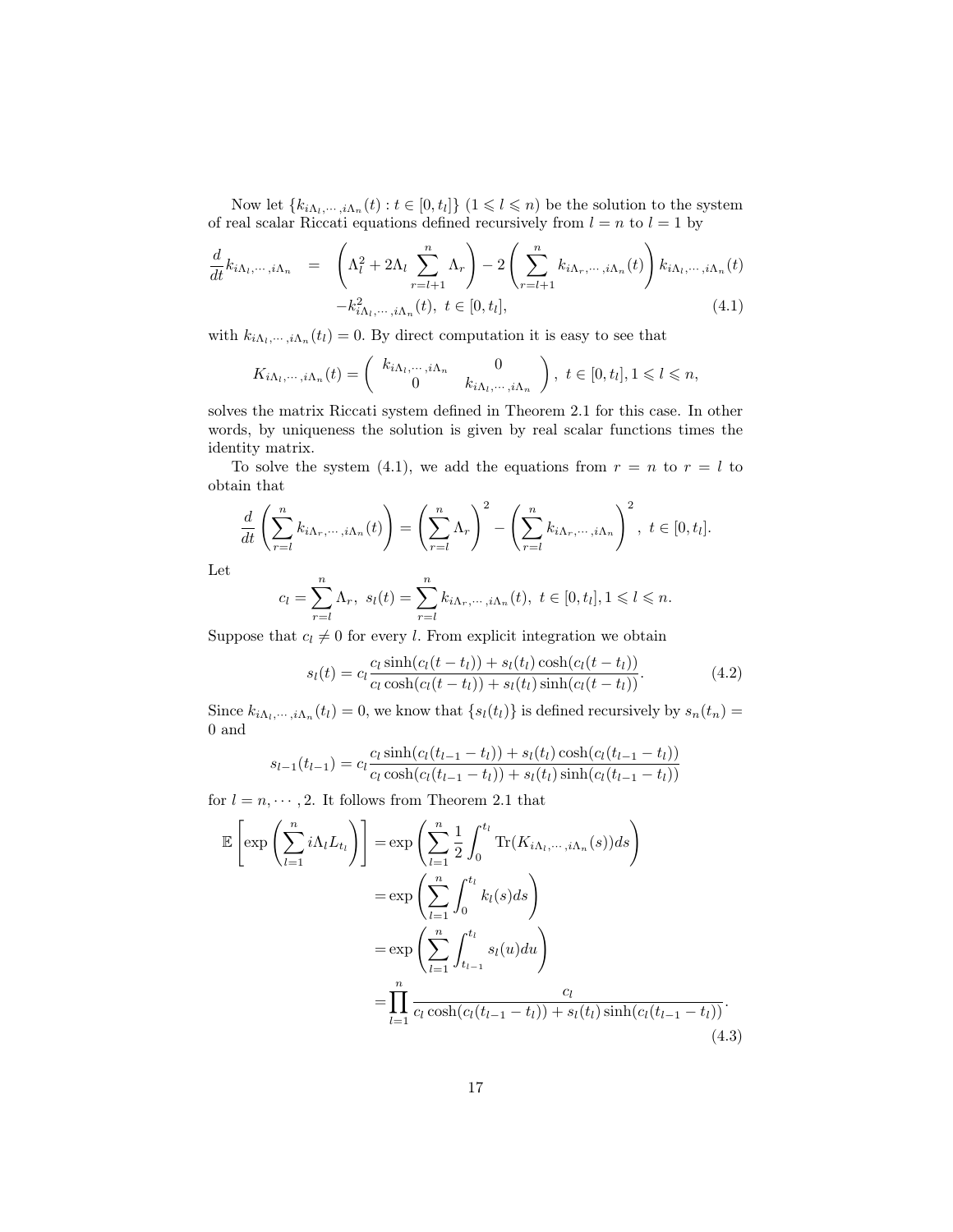If  $c_l = 0$  for some l, again by explicit integration we have

$$
s_l(t) = \frac{s_l(t_l)}{1 + s_l(t_l)(t - t_l)} = \frac{s_{l+1}(t_l)}{1 + s_{l+1}(t_l)(t - t_l)}.
$$

It is easy to see that  $s_l(t)$  is the limit of (4.2) when  $c_l \rightarrow 0$ . Moreover, the resulting term in the product (4.3) becomes

$$
\frac{1}{1 + s_l(t_l)(t_{l-1} - t_l)},
$$

which is also the limit as  $c_l \to 0$ . Therefore (4.2) and (4.3) represent the general case.

On the other hand, if we let  $\{\Phi_l(t) : t \in [0, t_l], 1 \leq l \leq n\}$  be the coefficient matrices of the linear system for  $H_{i\Lambda_l,\dots,i\Lambda_n}$  defined in Theorem 2.1, then from the previous discussion we can see that

$$
\Phi_l(s)\Phi_l(t) = \Phi_l(t)\Phi_l(s), \ s, t \in [0, t_l].
$$

Therefore, the linear system can be solved explicitly, and we obtain that

$$
H_{i\Lambda_l,\dots,i\Lambda_n}(t) = \exp\left(\int_0^t \left(\sum_{r=l}^n K_{i\Lambda_r,\dots,i\Lambda_n}(u) + \left(\sum_{r=l}^n i\Lambda_r\right)A\right) du\right), \ t \in [0,t_l].
$$

From the previous discussion, we conclude that

$$
H_{i\Lambda_l,\dots,i\Lambda_n}(t) = \exp\left(\begin{pmatrix} a_l(t) & -ic_l t \\ ic_l t & a_l(t) \end{pmatrix}\right), t \in [0, t_l],
$$

where

$$
a_l(t) = \int_0^t \left( \sum_{r=1}^n K_{i\Lambda_r, \dots, i\Lambda_n}(u) \right) du
$$
  
= 
$$
\int_0^t s_l(u) du
$$
  
= 
$$
\ln \left( \frac{c_l \cosh(c_l(t - t_l)) + s_l(t_l) \sinh(c_l(t - t_l))}{c_l \cosh(c_l t_l) - s_l(t_l) \sinh(c_l t_l)} \right) t \in [0, t_l].
$$
 (4.4)

Note that (4.4) works for the case  $c_l = 0$  as well.

Finally, according to Theorem 2.1, we arrive at

$$
G(\gamma_1, \dots, \gamma_n; \Lambda_1, \dots, \Lambda_n)
$$
\n
$$
= \prod_{l=1}^n \left( \frac{c_l}{c_l \cosh(c_l(t_{l-1} - t_l)) + s_l(t_l) \sinh(c_l(t_{l-1} - t_l))} \cdot \exp\left( -\frac{1}{2} \int_{t_{l-1}}^{t_l} |H_l^{*-1}(s) H_l^*(t_l) \mu_l|^2 ds \right) \right),
$$

where  $\{\mu_l\}$  is defined in the same way as in Theorem 2.1. Now the proof of Theorem 2.2 is complete.